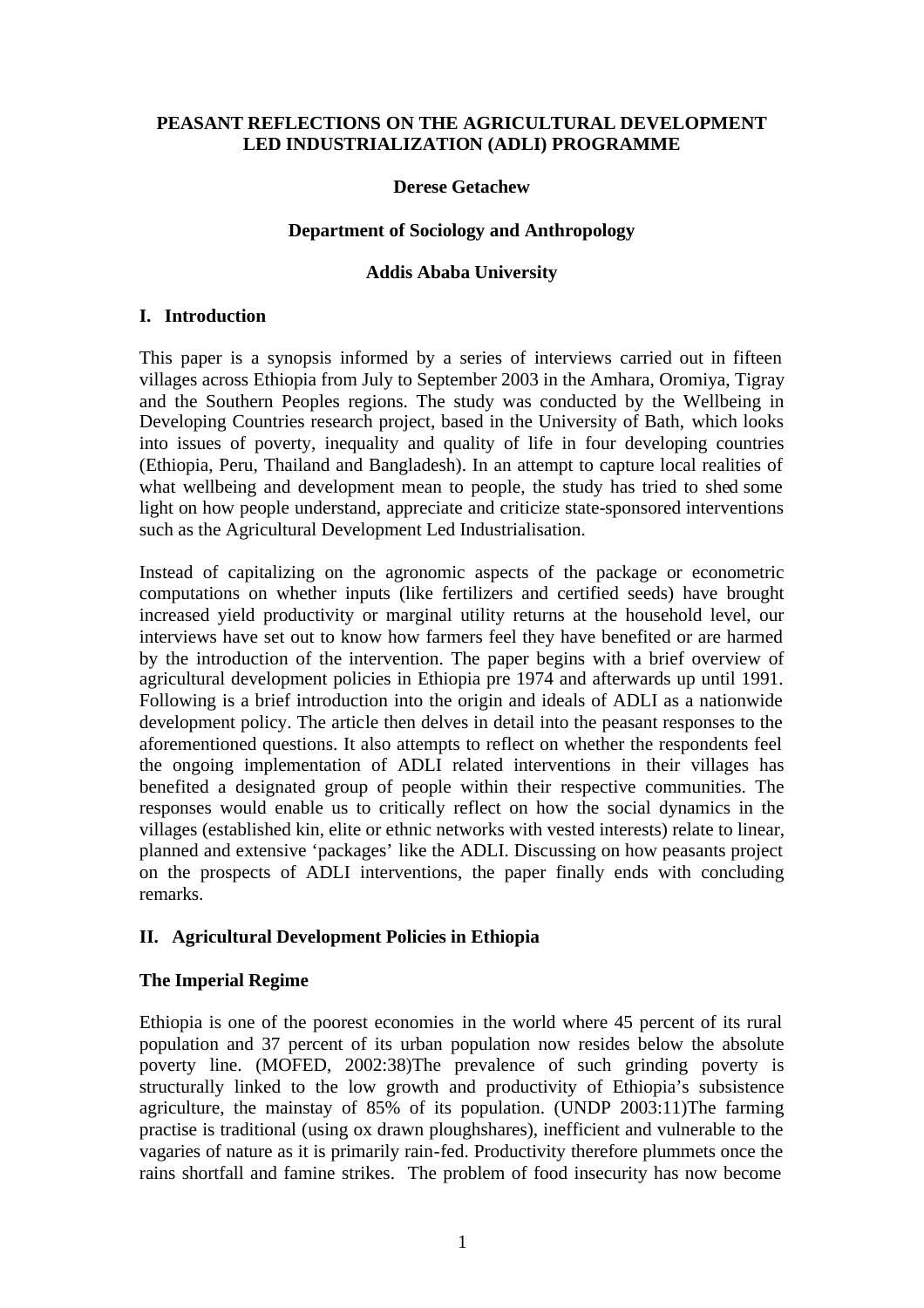chronic where an average of 4 million people need food assistance every year. Fostering sustainable agricultural development, with a view to attend domestic consumption demand and supply foreign exchange earning crops to export, has therefore been a policy imperative articulated in all hitherto drafted and endorsed development policies of the country. Following regime changes, however, one would notice outstanding differences both in the economic theory and political preoccupations (ideologies) underpinning these agricultural development policies.

A central and nationwide development plan meant to spearhead various sectoral development programs was first drafted in Imperial Ethiopia for a five years period spanning 1957-1961.A trailblazer document as it was, the First Five Year Plan was set to realize a monetized robust Ethiopian economy which is predominantly nonagricultural. While recognising that the greater part of the population is engaged in agriculture, around 17 million people out of a total population estimated at 19 million in 1957, the document referred to the subsistence agriculture and cattle breeding of the peasantry as "obsolete forms of economy" whose "degree of integration into the various branches of the economy has been relatively low". It then posits that the growth of Ethiopian agriculture should be geared in manner where the monetized contribution of the sector could be augmented through the establishment and consolidation of an urban and industrialized economy that "creates a higher monetary demand and a strong incentive to agricultural production." In short, industrialization became an overarching development agendum in the FFYP that was also thought to trigger, monetize and integrate agriculture. (FFYP, 1957:4)

Policy planners also outlined the strategies that could be employed to increase agricultural productivity two of which were: extending the surface land used for cultivation (extensification) and increasing labour productivity on the cultivated farm fields (intensification). The rationale for the former is the fact that a large portion of Ethiopia's arable land was not utilized yet and the government was leasing huge tracts of land for foreign and local investors in order to promote large scale commercial farms. A daunting task however was to transform the small holder subsistence agriculture where inefficient and traditional implements and farming techniques were used by farmers to fend mainly for household consumption. To intensify productivity on these holdings, the government endorsed the development of agricultural extension services that capitalized mainly on the provision of improved farming implements (iron-ploughs, harrows, rollers, improves sickles, scythes, wooden rakes, hay forks etc), the popularization and distribution of improved seeds and the instruction of modern farming techniques to peasants. Again small holder agriculture was deemed to increase yield of marketable crops and industrial raw materials. (FFYP, 1957:20)

Despite the FFYP's aspirations to monetize and integrate agriculture with an industrial economy, through the promotion of large-scale commercial farms, the country could not even meet the growing consumption demand of its people. The Second Five Year Plan (1963-67) began acknowledging that the country has then become "an importer of wheat (45000 tones in 1960) instead of being an exporter". The failure was partly said to be caused by the neglect or lack of attention given to the small holders' peasant agriculture. The remedy envisaged to increase production and fill the food deficit (in the SFYP) was again the agricultural extension service whose objectives were to introduce "advanced methods of farming and improved technical means in the peasant sector of the economy". The SFYP, to the planners' credit, has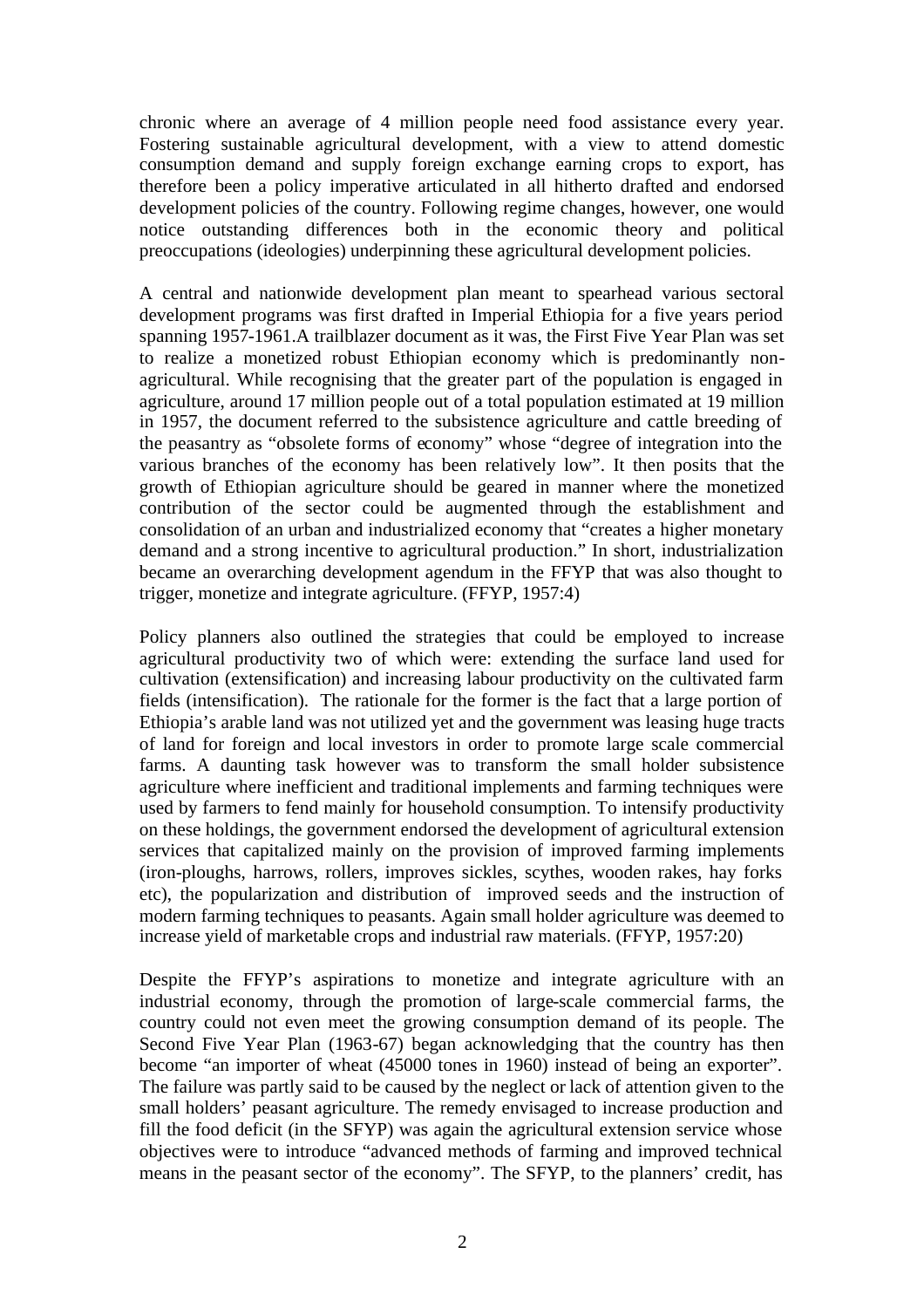also stated why the shift to promote and transform the peasantry was then viewed as indispensable. First, because the livelihood of the majority of the people is exclusively based on peasant agriculture, attention should be given to this subsection of the economy. Secondly, the national and political consciousness of the peasantry would have an important bearing not only on the development but also on the entire prospect of the country. The document was also a pioneer to formally recognize that the feudal land tenure system was one major obstacle against the development of agriculture. While airing these problems as challenges lying ahead of the Ethiopian economy and politics, it however reiterated that "large scale farming is the right way to develop Ethiopian agriculture." And to the latter end, more than 50% (estimated at 128 million Ethiopian Birr) of the total monetary investment in agriculture (estimated at 242 million Ethiopian Birr) was allocated, attesting that there was not any genuine political commitment on the part of the Imperial regime to address the challenges facing peasant agriculture.(SFYP, 1963: 45, 115)

Then came the Third Five Year Plan (1968-73) that reported about the remarkable increase in the per capita production of the non-agricultural sectors (at an average rate of 7.5 %). Agriculture, however, was mentioned to have lagged behind whose repercussions would threaten the progress in the other sectors as well. It is argued that an accelerated development of agriculture would have: an output contribution by supplying industrial raw materials to the emerging manufacturing sectors, a factor contribution releasing surplus and disguised labour to the other sectors, and a market contribution where peasants consume processed goods and services.

In a similar vein, the policy identified two major problems in Ethiopian agriculture which were the problem of production and the problem of the peasantry. The latter was referring to the prevailing landlord-tenant tenure system that had strangled the development of peasant agriculture as one structural impediment. The monarchy and feudal aristocracy then had either ownership ("rist" and "rist guilt" arrangements) or usufruct rights ("gult") over land and used to lease out land to tenants often on a sharecropping basis. The former predated "on the fruits of the farmer's labour" as the lion share (often more than two third) of what peasants or tenants produced was expropriated by the land lords. It is stated in the TFYP that the existing tenure system availed neither the means (owing to meagre tenant capital) nor the motives (owing to tenant insecurity) for increasing output. Stressing the urgency to execute land reform it stated,

 The immediate concern of land reform is to overcome the apathy, of the agricultural population caused by traditional inequitable land tenure patterns, concentration of land ownership in a small group, insecurity of tenure, and exorbitant rate share cropping arrangements. (TFYP, 1968:195)

Accordingly a draft proclamation was presented to the Parliament that discussed the problems related to the existing land tenure system and suggested motions on how to reform certain aspects of it i.e. matters related to tenant-landlord contracts, terms of lease, and tenure security. The draft document was rejected by the majority of the members of parliament who used to have huge tracts of land and felt threatened by these modest technical and less radical suggestions of the draft document. The monarchy and its old guard feudal entourage were unwilling to take practical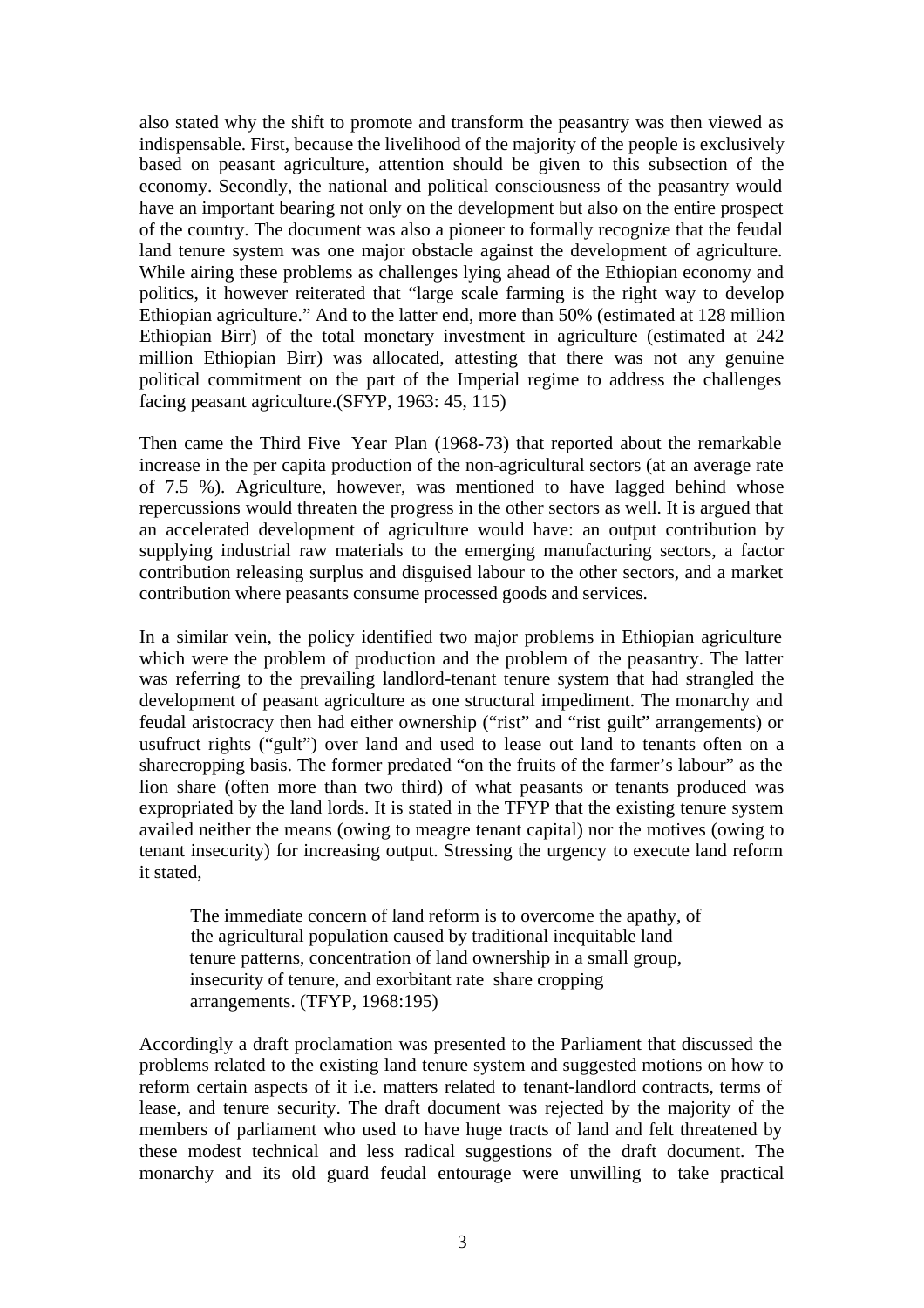legislative as well as executive measures to deal with land tenure issue. The half heartedness of the ruling elite and the prolonged delay of the reform later made the regime pay dearly.

The TFYP also came up with a more explicit and well thought strategy to modernize peasant agriculture through the allocation of financial and human resources to areas that were defined as promising like Chilalo in Arssi province, Wolayita in Sidamo province and the Southern livestock regions. This strategy of concentrating development efforts in selected areas was called the Minimum Package Program I. The Chilalo Agricultural Development Unit (CADU) in Arssi was the first project that the new package kicked off with followed by the Wolayita Agricultural Development Unit (WADU) and the Adda District Development Program (ADDP) launched in 1967, 1970, and 1972 respectively. The package program in Tewelde's words was "essentially in the Ethiopian version of the Green Revolution…the synergetic adoption of modern high yield varieties, chemical nutrients, pesticides and irrigation and extension services." (Tewelde, 1984:150)

The projects saw to it that they engage with smallholding tenants, mainly with holdings of 20 hectares or less so as to increase yield productivity, create employment opportunities and bridge the income disparities between peasants and the remaining section of the population. Tenassie (1985) wrote that promising as these initiatives were, they proved to be too costly in terms of manpower and financial resources. They also got entangled in a number of organizational as well as structural (political) problems. In CADU's case for instance, the integrated nature of the project brought a challenge on how to coordinate the various stakeholders (local administrative structures, the project office, the Ministry of Agriculture, the Agro Industrial Bank of Ethiopia, Highway Authority etc).Landlords deeply resented and were suspicious of the project's effort to address and communicate with their tenants. On the other hand, Tewelde (1984:162) mentions that the feudal lords were eager to "beat the system and capture the gains of the Minimum Package Program (MPP)" using their local social networks and bureaucratic machinations.

To conclude, it would be safe to assert that the monetization of the economy through rapid industrialization was an imperative commanding the heights of economic planning in Imperial Ethiopia. Agricultural development was relegated to a level where it is seen as a tributary sector feeding industrial raw materials and redundant labour to an urban industrialized metropolis. The sectoral policies therefore favoured the establishment and expansion of large scale commercial farms at the expense of small holder peasant agriculture that employed more than two thirds of the economically active labour force. The imperial regime used to draw foreign and domestic entrepreneurs to invest in commercial farms through a package that leases out land with symbolic rent expenditure, exempts investment equipments from custom duties, allows free remittance of profits, and the provision of credits under favourable conditions.(MoI, 1964:25) In contrast little attention was given to peasant agriculture up until the endorsement of the TFYP that elucidated the weight of agricultural development in the Ethiopian context, attempted to deal with structural problems like the land tenure issue, and led to the package program. Project initiatives like CADU however were not success stories as they were costly and not placed in an ideal situation. Problems faced by the Ethiopian green revolution ranged from technical and organizational hiccups to more structural problems pervasive and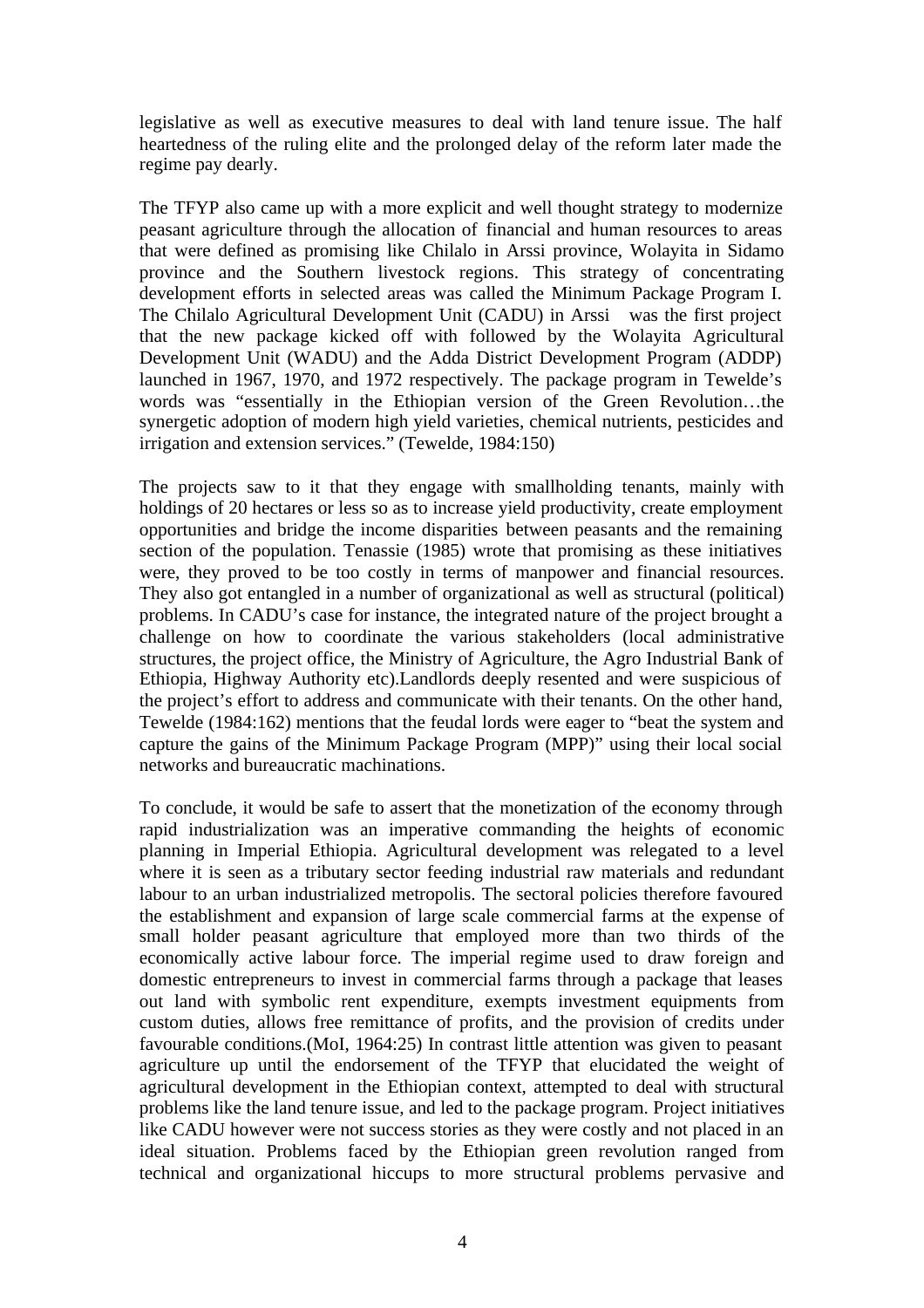inimical in the system i.e. serfdom and tenure insecurity. The consequences were a sharp decline in agricultural productivity, increased national dependence on food imports and the 1973/74 famine that took heavy tolls of lives in Wollo and Tigray provinces and ultimately led to the downfall of the Imperial regime.

### **The Derg Regime**

Beginnings made to promote the development of peasant agriculture were further pronounced following the overthrow of the old feudal order and the ascendancy of a Military Marxist junta to power. The period of transition was epitomized by political upheavals, instability and terror unfolding in the struggle between rival political forces to control power and the state machinery. Nevertheless the Military cabal declared Ethiopian socialism on December 20 1974 as the ideology instituting a new social and economic order in Ethiopia. Ethiopian socialism acceded to the Marxist Leninist stance about the exploitation of mankind through the private ownership of the means of production, one of its primary goals being the "elimination of exploitation through ownership and control of the major means of production". (PMAC, 1975:4)

Faced with the pressing vagaries of the peasantry, pressured by the radical student movement and somewhat inspired by the tenets of socialism, the military government then endorsed the famous Rural Lands Proclamation on March 4 1975 abolishing the anachronistic tenure system by way of nationalizing all rural land and redistributing it to the tillers of the land, the peasants themselves. The proclamation prohibited any title to private tenure of land. The sale, exchange, mortgaging, leasing and bequeathing of land was also prohibited. The proclamation has also stipulated the formation of Peasant Associations within a minimum of 800 hectarage. Emerging as the lowest tier of local administration in rural Ethiopia, Peasant Associations were also envisaged to play a greater role in the transformation of peasant agriculture.

The government then endorsed a program of National Democratic Revolution (1976) that served as an overarching policy document considered to guide the subsequent development of sectoral plans. Accordingly a policy statement entitled as "Measures for Rural Transformation" was developed and disseminated by the then Ministry of Agriculture and Settlement in February 1978. The document enumerated basic objectives Ethiopian agriculture should be geared towards that inter alia were: to ensure sufficient production for the growing population, produce various exportable crops for foreign exchange, to guarantee the supply of primary goods for local industries, and provide employment opportunities. To this end, the introduction of better agricultural inputs, the politicization of Peasant Associations and the development of Producer and Service Cooperatives were thought as pivotal. Once again the importance of a nexus between existing agricultural research institutions and farmers plots for adequate provision of improved seeds, fertilizers, new tools and modern agricultural techniques was stressed.

Accordingly, CADU expanded to include two more awrajas in the Arssi provinces namely Ticho and Arbagugu and was renamed as the Arssi Rural Development Unit (ARDU) program. There was a slight difference between these two as the former used the "model farmer" approach to disseminate inputs and techniques into the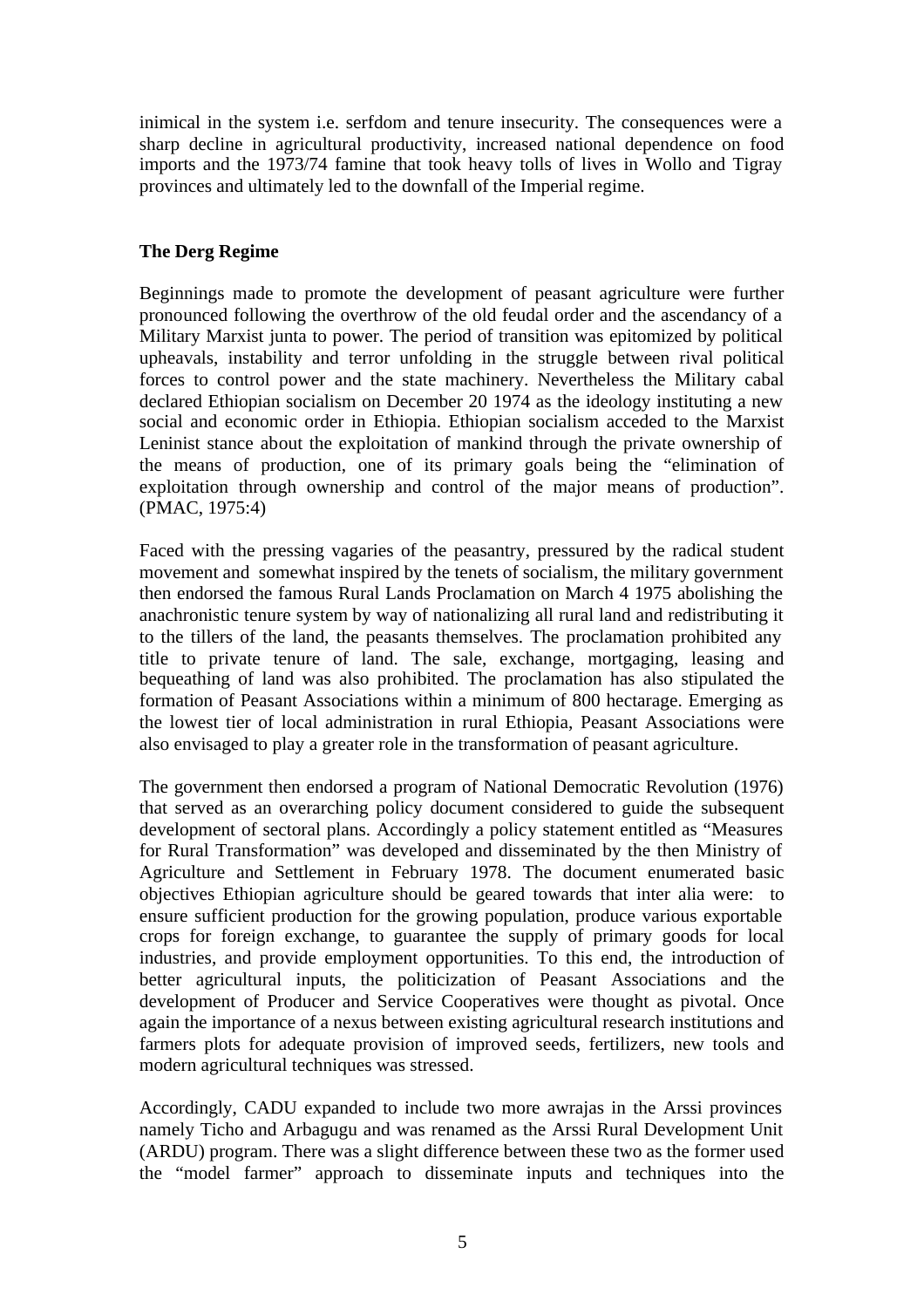surrounding. Farmers living in an area roughly covering 800 hectares were asked to nominate five farmers one of which was selected by CADU to serve as a model farmer. The farmer's plot would also be used as a demonstration plot to others. Tennasie (1985:44) stated that this system was mainly criticized for "turning the model farmers into elite farmers alienated from the surrounding." ARDU however brought a change in the modus operandi developing a distinct structure parallel to the local administration tiers in the Arssi province. Arssi was first divided into 6 District Development Centres (DDCs) and 57 Rural Development Centres (RDCs).Technically the RDCs were below the wereda level and the extension agents resorted to using a parcel or two of the cooperative farms as demonstration plots instead of working with model farmers. (Arsema, 1998). Accordingly, the Minimum Package Program launched before the revolution (1971) and was originally planned to last for only two years was extended until succeeded by a new package in 1978-the Minimum Package Program II.

The Minimum Package Program II was endorsed for the period 1978 to 1982. Its objectives were not any different from its predecessors. In short the package aimed to increase small holder production through the provision of farm inputs on credit, extension and other support services. This time however the wereda became the basic organizational unit to carry out the agricultural extension program. Tennasie (1985:57) reported that the staff at the wereda level then "included one to four Development Agents (DAs), a cooperative agent, a home economics agent, book keepers, guards and gardeners." The concentration of personnel and offices at the wereda level however created a gap between the agents and the farmers in the hinterland. Furthermore, transport facilities were not made available for the agents that loosened contact, and hampered the progress of planned green revolution ventures.

Subscribing to the socialist model of centralized economic planning, the Military government established a Central Planning Scheme Council in 1978 which was delegated to prepare annual development plans in line with the commitments of the National Democratic Revolution. Up until 1984 this body used to issue annual plans, "zemetchas" in local parlance, which focused on the spatial and economic reorganization of the peasantry into producer and service cooperatives. The idea of collective farms was however not popular in the eyes of the independent-minded peasants which were quite euphoric about the land redistribution. More often than not farmers were forced to join in the cooperatives. Hansson(1995)argued that the state also used to favour these cooperatives and discriminate against independent peasants in the allocation of inputs such as fertilizers and capital equipment, in the type( fertility) of land the latter received, and the prices the Agricultural Marketing Corporation( AMC) used to offer to their produce. Many concur that there were other ulterior economic and political motives supposed to have underpinned the government's drive to collective farming and villagization. Some argued that agricultural surplus extraction, through the infamous Agricultural Marketing Corporation, has become quite easy for the government once collectivization was realized. (Kidane 1990, Hansson1995). On the other hand Cooperatives and Peasant Associations were also used by the regime as instruments of regimentation and political control over the peasant mass. Tadesse (1995:113) for instance underlines the adverse roles these institutions played stating,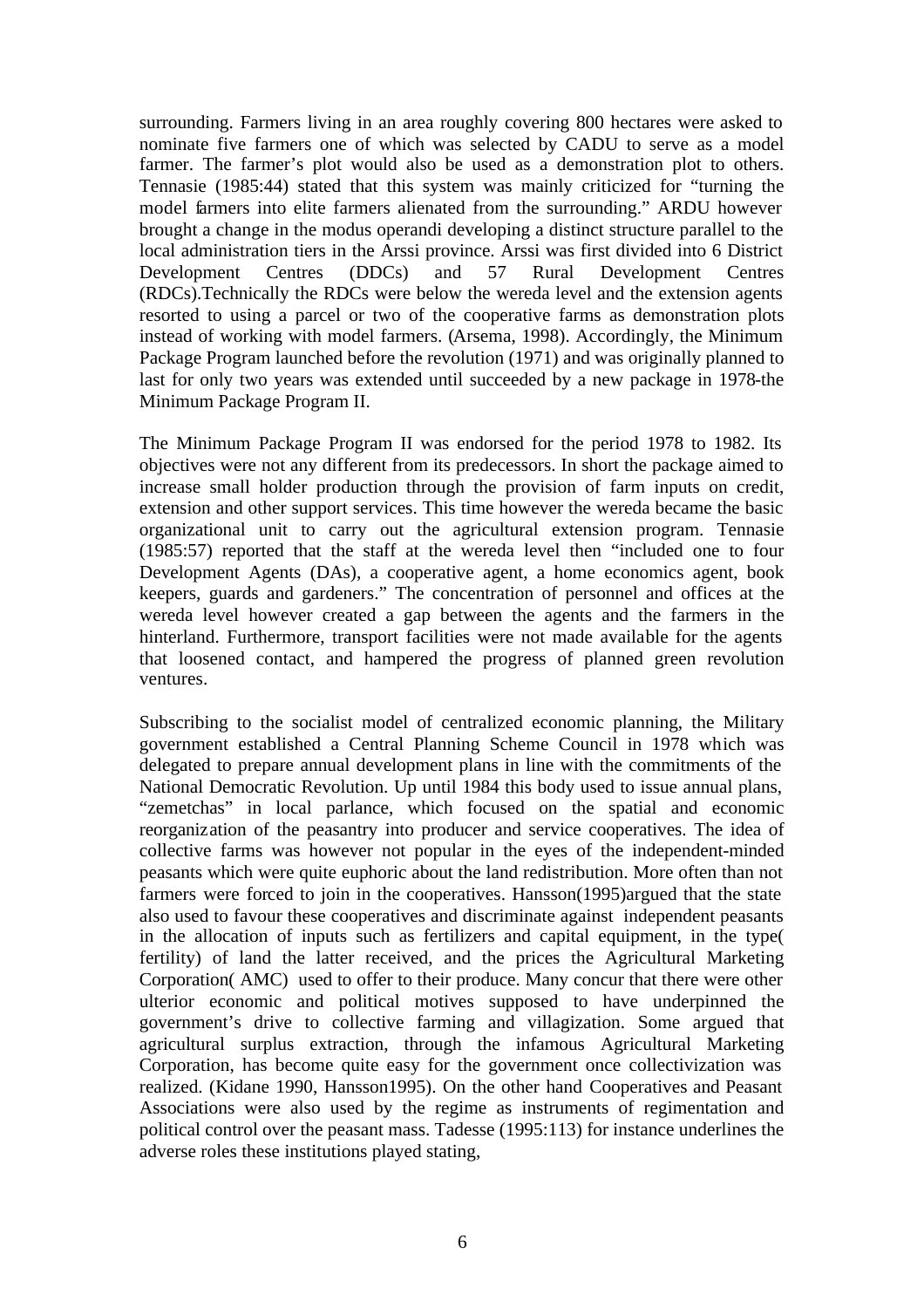Collectivization restricted the democratic rights of the peasantry, both in political and economic terms. Party agents were purposely planted among the collectivized peasantry and Peasant Associations , not to help them increase productivity and develop the economy, but to control them politically in the rigid principles of socialist ideology and to curb their freedom.

The government on the other hand was in favour of promoting mechanized state farms by way of increasing production both for consumption and marketing purposes. According to Kidane (1990:148) the state farms sector was favoured in resource allocation. A figure cited was that only in 1981/82 around 76.42 % of chemical fertilizers and 94.8 % of the improved seeds distributed in the country were channelled to the state farms sub sector. The farms however were entangled in serious financial and administrative problems that hamstrung their efficiency and productivity. Financially speaking, state farms were over dependent on bank loans for both working capital and investment. The management was highly centralized and suffered from the lack of appropriate training in technical and managerial skills.

While the government was on the run to enforce these radical and wide scale measures, the economy in general and food availability in particular was declining at an exorbitant rate. The Great Famine (1984) was the logical zenith of the Ethiopian agrarian crisis. The happening shockingly jarred the whole wide world as the silent voices of the dying millions in Wollo and Tigre provinces were televised. The Famine was a multi-dimensional crisis whose immediate cause was the recurrent drought that hit the Northern provinces of the country for three consecutive years. Other factors that further compounded the problem were the decline in soil fertility, excessive division of farm land and the unbridled increase of the rural population. Structurally speaking however the famine was a stark proof of policy failure on the part of the Marxist military government. The government's attempts to collectivize peasant agriculture and bolster mechanized farming were not success stories. Neither were its agricultural pricing and marketing policies. Moreover, the country was embroiled in the civil war the Derg was waging against the TPLF and the EPLF in the North. More than 50% of the country's expenditures went for the army while less than 5% of the country's budget was spent on Agriculture. (TM Vestal 1985: 128)

It was here that the Derg drafted and endorsed a Ten Year Perspective Plan (1984/5- 1993/4). In cognizance of the overall decline in the growth rate of the Ethiopian economy, the plan attributed the performance of the economy to factors like, the disruption of normal economic activity by the internal and external enemies of the revolution, low level of domestic saving which in turn fostered low level investment, higher inflation, a negative trade balance with the decline of exports and the higher growth of government expenditure. The document emphasized industrialization as the motive power for achieving rapid economic development in the country and saw the role of agriculture as that of generating the financial surplus for the country's long term industrialization program. It also stipulated that small holder peasant agriculture is characterized by technological backwardness, scattered farmlands, massive deforestation and soil erosion. The transformation of this backward sector was again said to be contingent on a novel reorganization of the peasantry into village settlements and the establishment of producer and service cooperatives. Fragmented land holdings and settlement patterns were believed to have handicapped the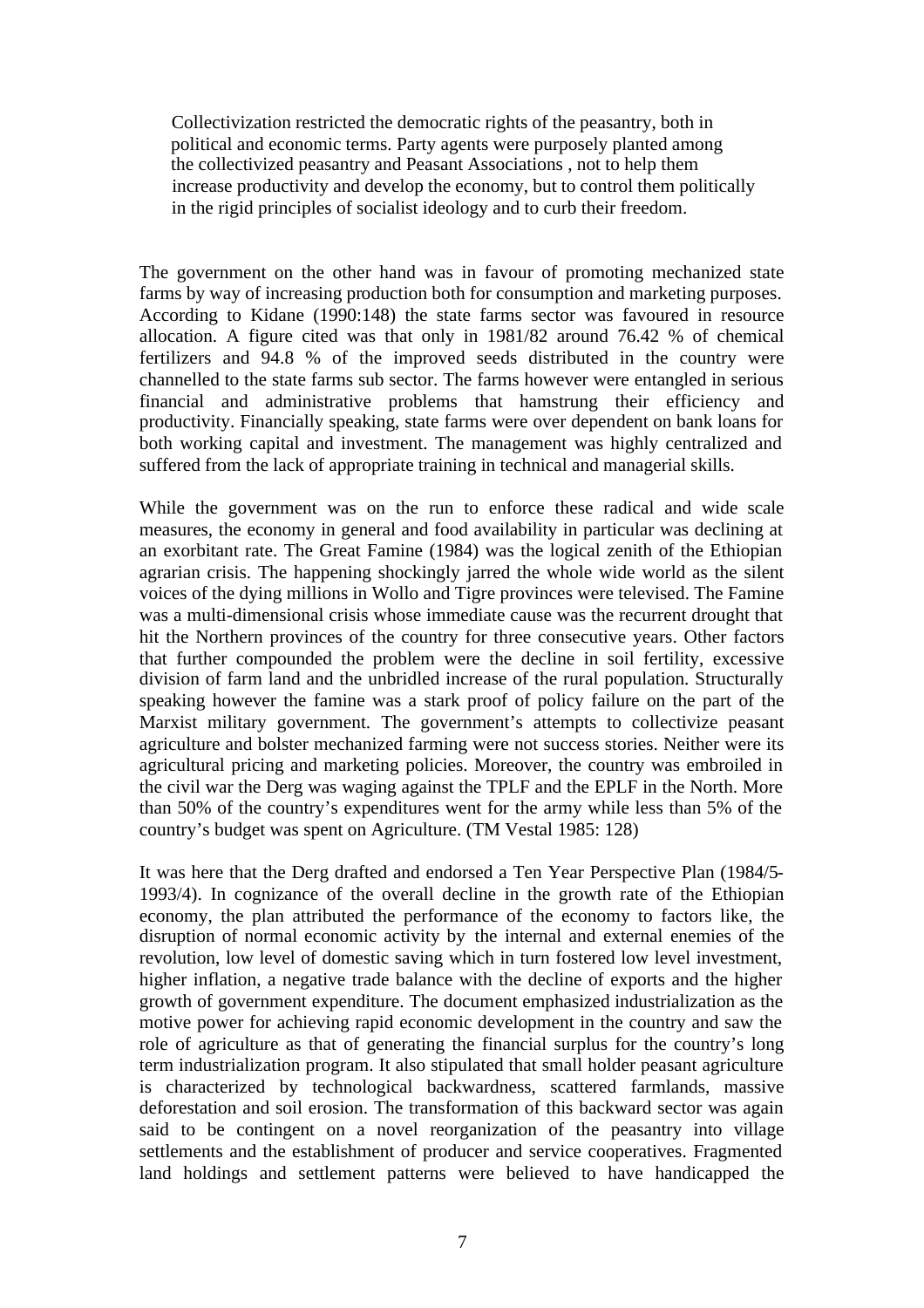improvement of the rural sector and the plan emphasized the urgency of pursuing countrywide resettlement and villagization schemes alongside coopertivization. The promotion of state farms on the other hand was not given due priority as the governments experience with the management of the nationalized large scale commercial farms proved quite unpleasant. For many, the government's campaign to resettle people from drought stricken areas in the North was imposed on the peasants. Allegedly the resettlement was also a political stratagem meant to drain and dry out the political support base for secessionist and nationalist armed movements in the North.

Following the development of the Ten Years Perspective Plan, a new agricultural development program namely the Peasants Agricultural Development and Extension Program (PADEP) was introduced expected to run from May 1985 to 1990 but was delayed for other reasons. Again the same ideals of fostering green revolution preponderated in PADEP. Its administration however resembled that of CADU as the country was first divided to 8 PADEP zones organized along commonalities in agro ecological make up and farming practises. Around 250 high potential weredas were selected within the 8 zones in order to concentrate resource and extensions efforts. In order to mitigate the problem of detachment between the agents and peasants, PADEP organization resorted to locating extension staff at junctures where service cooperatives (constituted by 2-4 PAs) were established. Overall, available information on PADEP performances indicates that for various reasons the achievements recorded remained far below the targets initially set.

To conclude, industrialization and the transformation of agriculture along socialist lines to pump drive industrialization was an overarching ideal that preponderated in the national as well as sectoral development policies and strategies of the Derg. While the rural land reform that abolished feudal serfdom in Ethiopia and redistributed land to the tillers was highly commended by the peasantry, subsequent coercive drives to collectivize agriculture were met with scepticism and defiance. Those that resisted joining cooperatives were discriminated against in the allocation of rural land; in terms of access to agricultural inputs; and the prices they sell their grains to the government. The military junta that dressed itself in socialist garb pursued its efforts quite aggressively for other economic and political reasons as well. Cooperatives and Peasant Associations served as repositories for surplus extraction by the government. They functioned more as instruments of state control and regimentation than as the lowest tiers of local administration. Efforts to consolidate and expand mechanized state farms also faced a number of technical, financial and managerial difficulties. Famine and the insidious civil war also ravaged the country's economy. In Hansson's words (1995:36), "the Derg's economic policy had taken the country to a situation that can be characterised as even worse than the one at the outset of the new policy in 1974."

### **III. Agricultural Development Led Industrialization (ADLI) policy: An overview**

Whereas the former regimes in Ethiopia toyed with the idea of agricultural development, it is this present government that regarded it as a major policy objective towards which the financial, human and institutional resources of the nation should be mobilized. Soon after the downfall of the Derg, the Transitional Government of Ethiopia declared that a major part of the budget and manpower would be allocated to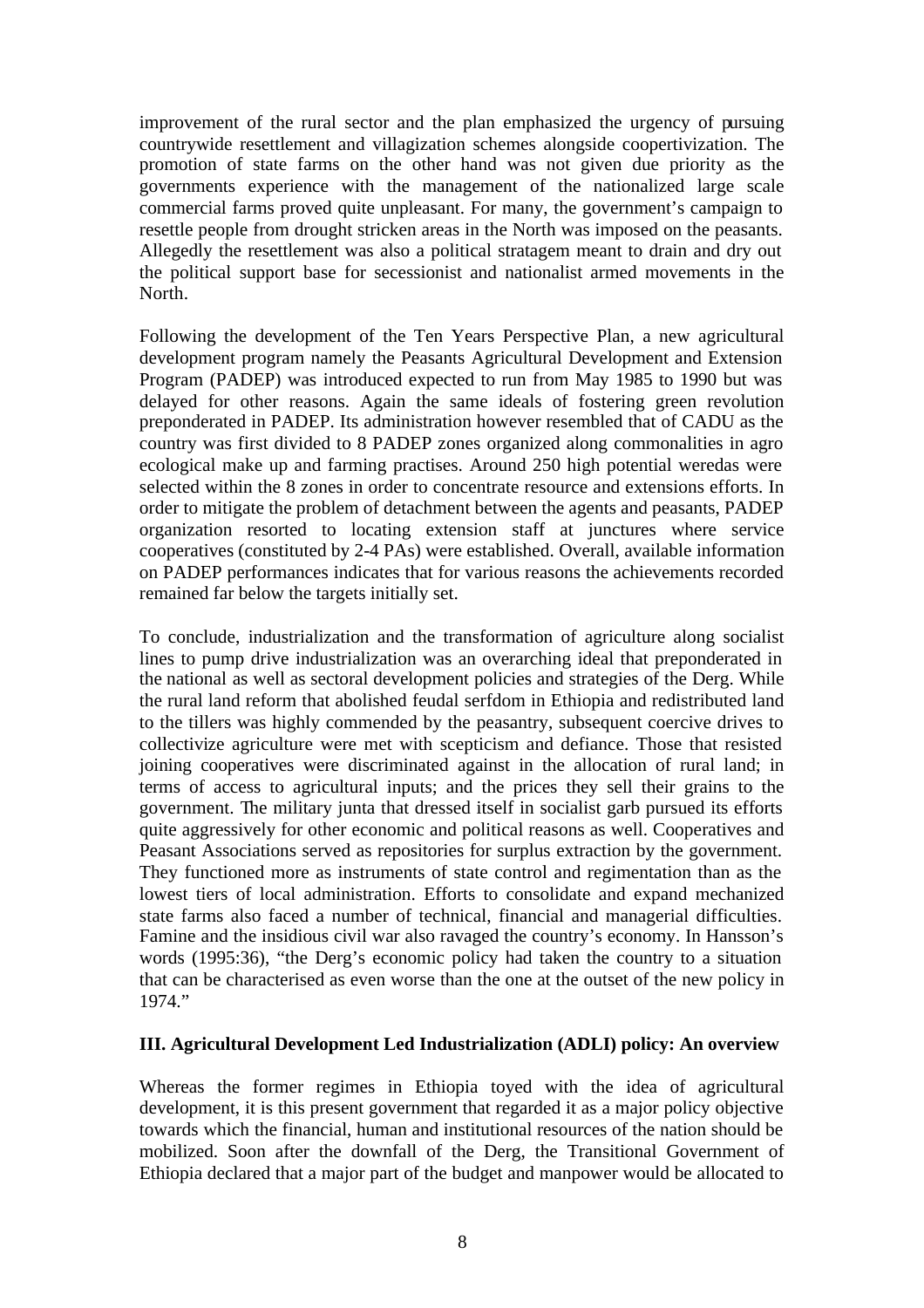rehabilitate and develop peasant agriculture. In a similar vein, efforts to revitalize the agriculture sector started out when the Sasakawa Global 2000 initiative took off in 1993.The project developed a modest extension package that began with the provision of agricultural inputs and technical assistance to a total of 160 model farmers in the country. Inputs like fertilizers and certified seeds were dispensed on a credit basis where farmers were obliged to pay 25-50 % of the total price as dawn payment and clear the balance after harvest. In addition, the farmers' own plots were used as sites to demonstrate the use of improved implements and new agricultural techniques. These are called Extension Management and Training Plots (EMTPs).

The reports from the project sites were encouraging as the average yield per hectare of the EMTPs significantly increased outstripping that of the national average. The results led to the expansion of the project both in terms of the number of EMTPs and the technical packages offered to the peasant. In three years time (1995) the number of EMTPs rose to 3500 and packages developed to increase sorghum and teff yield were added to the already existing ones (wheat and maize). A project report in 1995 (SG report 1995:15) attested that notwithstanding regional and other variations, the overall mean yield of maize EMTPs was for instance 5.7t/ha which was then 192 percent above the national average. The relative success of these initiatives coupled with the self professed conviction of the ruling party to first eradicate the plights of the rural mass then led to the endorsement of the ADLI strategy (1995). Accordingly the policy emphasizes modernizing smallholder agriculture and intensifying yield productivity through the supply of appropriate technology, certified seeds, fertilizers, rural credit facilities and technical assistance. Along this line, various sectoral policy reforms were carried out in the last eight years which include: the inauguration of a nation wide agricultural extension program, the promulgation of laws that liberalized the procurement and distribution of inputs (fertilizers and certified seeds), and efforts to increase and avail rural credit facilities for farmers.

Subsequent to the inaugural of ADLI as the overarching policy dictum of the regime, a National Extension Intervention Program (NEIP) was established, under the Ministry of Agriculture (MoA), delegated with the task of developing a nation wide agricultural extension program. To that end, an extension program namely Participatory Demonstration and Training and Extension System ( PADETES) was devised which took off with 32047 farmers in year 1995.PADETES described by its architects, is a hybrid of "the strong extension management principles and Training and Visit system (T&V) merged with the most practicable technology diffusion experience of the SG2000 approach." (MoA 1998:12) Since then the program has expanded enrolling a large number of farmers all across the country (around 3,807,658 farmers in 1998/99) and diversifying its technical package. Packages meant to intensify the production of high value crops, upgrade livestock quality and production, ensure post harvest protection as well as soil and water conservation followed suit.

Though a national initiative, the implementation of PADETES is entirely within the jurisdiction of the national regional governments and their regional agricultural bureaux. The training of frontline extension agents, the assortment and development of locally specific technical packages, the supervision and coordination of input agencies and credit organizations, all fall in the mandate of the regional agricultural bureaux. In most cases the regional bureaux are in turn divided into desks that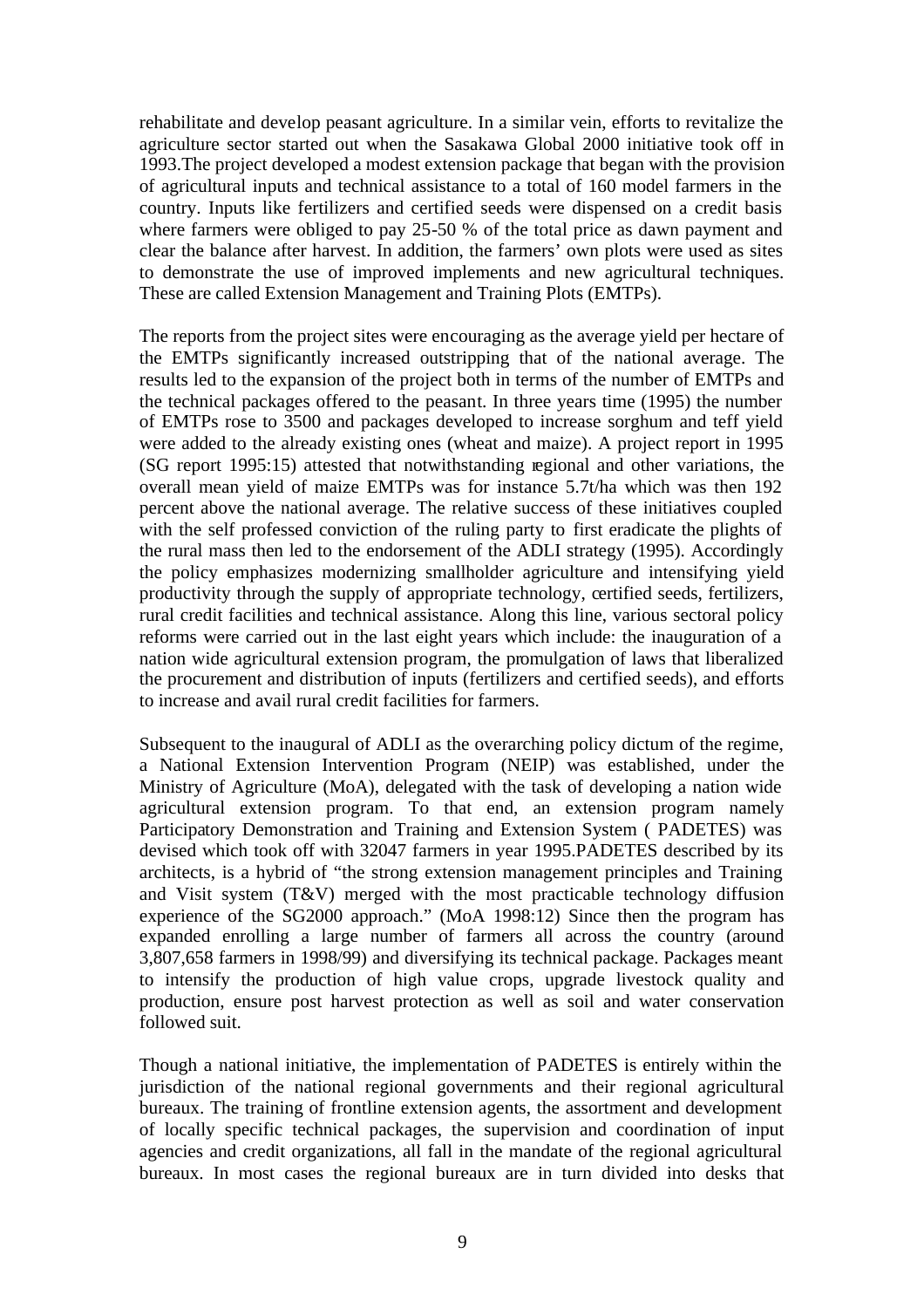coordinate extension efforts in crop production, animal and fish resources development, natural resources development and conservation technology promotion. The recruitment and training of Development Agents (DAs) often takes place at a wereda level which in turn oversees activities out carried at the kebele level-the lowest tier of local administration where actual work with peasants takes place. In the Amhara National Regional State for instance 3 DAs are assigned to reach out a maximum of 1000 farmers in one kebele association.(Aynalem, 2003) The Federal Ministry on the other hand is delegated with the task of formulating agricultural policies, designing packages, organizing and conducting training activities to upgrade the knowledge and skill of regional partners.

A number of articles and evaluative reports are written on the post 1991 performance of Ethiopian agriculture, many of which attempted to reflect on ADLI and its PADETES package. The protagonists stress that the reforms introduced by the government have rehabilitated and revitalized the sector. Agricultural output showed a remarkable increase in 1995/96 and 1996/97 but sharply declined following the drought in 1997/98. It has picked momentum within the last three Ethiopian years. However its volume has not reached a level recorded in those two bumper year harvests. (Befekadu and Birhanu, 2001:49-94) The import of fertilizers has been steadily increasing following the liberalization of fertilizer procurement and marketing. So did the amount of total fund channelled to the agricultural sector in the form of credit for the purchase of these inputs. From 1995/96 to 1998/99, the volume of agricultural credit given to farmers has increased from 318.6 million Birr to 677.8 million. The distribution of high yield varieties has also increased in relative terms especially when compared to the pre 1995 period.(Mengistu, 2000)

Despite the aforementioned efforts to intensify small holder agriculture for nearly a decade, critics emphasize that ADLI with its green revolution packages has not yet realized its basic objective i.e food self sufficiency. In fact the problem of food insecurity has now become chronic where an average of 4 million people needs food assistance every year. Increases in yield productivity were not consistent but followed by abrupt and sharp declines. The situation is further bedevilled by the exponential growth of the Ethiopian population at an annual rate of 2.9-3 percent.

The criticisms posed on ADLI in general and the packages in particular are mainly of two types. The first cluster of arguments dwells on the technical, managerial and marketing problems of the policy. The recruitment and training of frontline extension agents, known as the development agents, was put as inadequate. The agents are high school graduates that got a nine months training only. According to Mulat Demeke (2001:196-202) the agents are also under-funded and over-burdened with other unrelated activities like the management of credit facilities. They tend to spend much of their time instructing farmers instead of improving farmer skills and utilizing indigenous knowledge. The other main problem, faced by farmers enrolled in the package, was the decline in output prices especially during years of good harvest. This has been acknowledged both by the practitioners (Federal Ministry officials and regional bureau heads) and the academics. The decline has adversely affected farmers gain and in most cases they were not able to defray costs incurred for fertiliser procurement. A study conducted by Tadesse (2002:47-48) succinctly summarizes how grain prices have tumbled down in face of the meteoric rise in the market price of farm inputs like fertilizers. He states,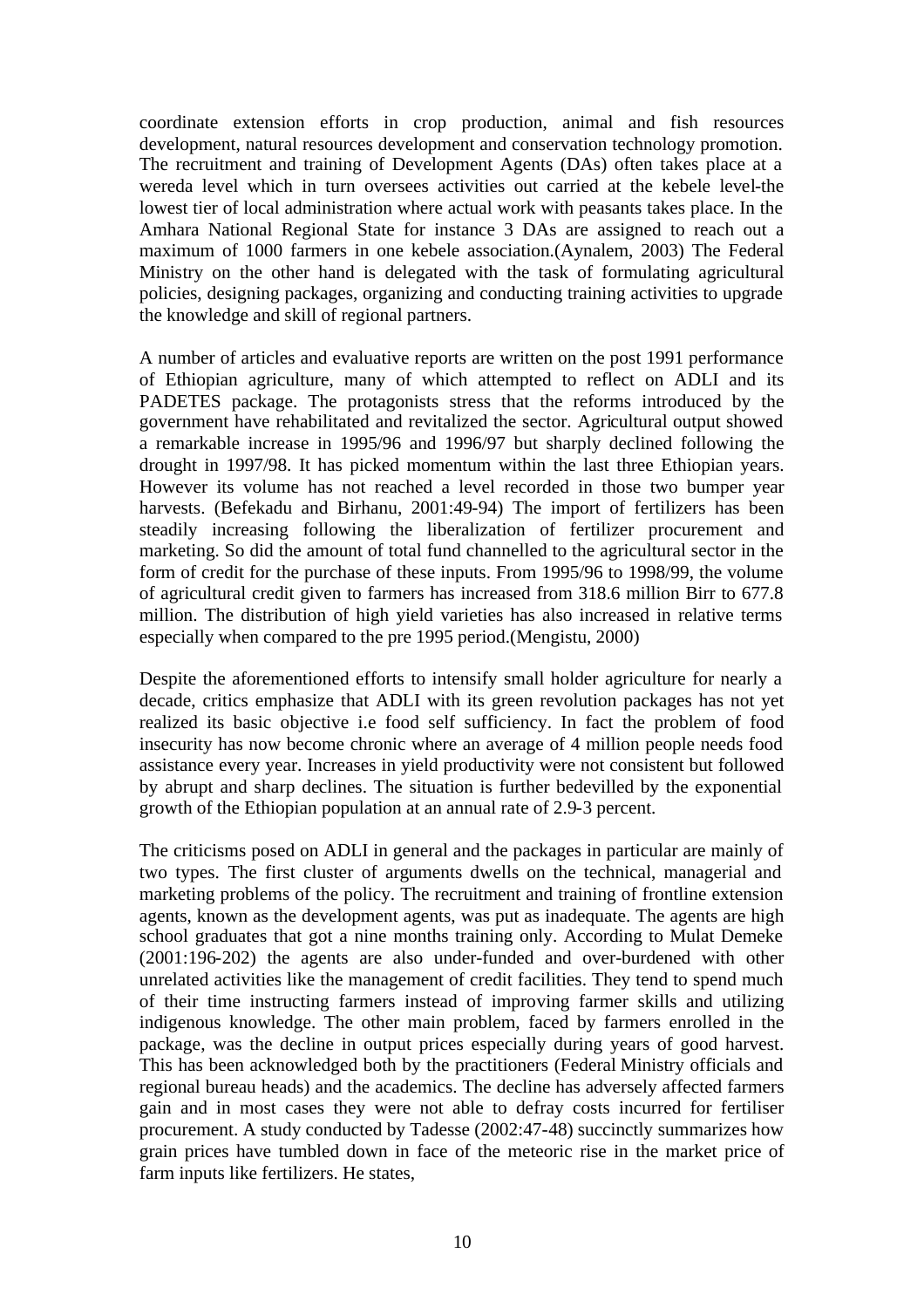The extent to which fertilizer prices have changed relative to output prices can be determined by looking at the ratio of DAP and Urea prices to prices of major cereals in some markets located in surplus producing areas. For instance, the ratio of DAP to teff price increased from 0.6 in 1991 to 1.84 in 2001. This means only 0.6 quintal of mixed teff was required to buy a quintal of DAP in 1991 compared to 1.84 quintal in 2001.The change represents a 306 % increase in the amount of teff required to buy a quintal of DAP.

The figures clearly depict how unfavourable price declines were accompanied by an abrupt surge in fertilizer prices making it more difficult for the farmers to access inputs and pay back their debt.

Others set out to criticize the ADLI practice as one that has not essentially helped in the reduction of absolute poverty both in the rural and urban areas. There is an excessive decline of farm sizes with population increase. (Mulat, 2001) These plots are argued to be economically unviable as they have no capacity to generate surplus. Tenure insecurity is also argued as one other structural impediment that discouraged peasants from long term investment on farm plots. While paying a discriminate emphasis on marshalling capital and technical know how to trigger agricultural development, the ADLI policy has not delved into matters of creating links between the rural and urban sections of the population. Mulat (2001:212) for instance argues that concomitant developments in the urban and industrials sectors should also be given due attention for they serve as epicentres to draw the labour force and produce from the rural peripheries. In this regard, he suggests that government should also encourage "the development of small rural town, the centres of most commercial and manufacturing activities."

# **IV. Findings from the WED research**

### **Methodology**

This study was carried out in fifteen villages (See Annex I) whose constitution offers interesting variance in terms of agro ecological make up, social organization, production systems, distance from and integration to markets. These villages have also served as study sites for the Ethiopian Rural Economies Project, a periodic survey of panel households, conducted by the Economics Department of the Addis Ababa University (AAU) and the International Food Policy Research Institute (IFPRI). A series of semi structured interviews were carried out with farmers in each of the villages from July to September 2003. Peasants were asked about when and how PADETES was initiated in their respective villages. Secondly they were asked if they think the interventions have personally benefited or harmed them. Inquiries were also made to see if farmers feel the interventions have benefited or harmed a particular group of people. And finally they were also asked to suggest how the package could benefit them in the future.

The selection of the village sites and respondents was carried out in a statistically nonrepresentative and purely purposive manner. Two interviewers were sent to each of these villages to conduct interviews with a maximum of six farmers (three each). Our attempt to synthesize the interview data into a comprehensive whole is of course a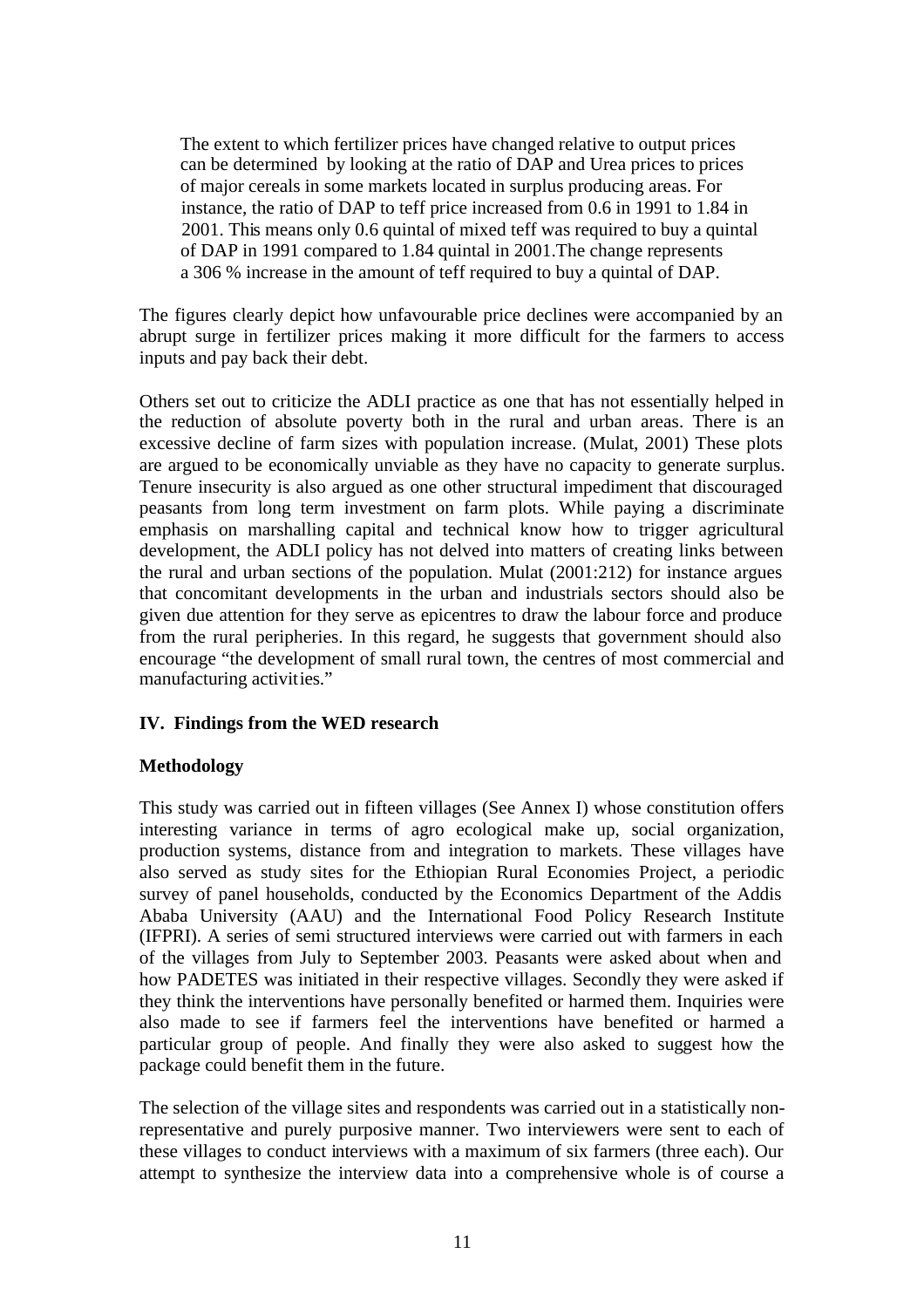bold attempt to portray national trends and commonalities in peasant reflections. It is unique in the sense that a qualitative research technique often used for case study purposes is employed to understand and appreciate the workings of ADLI in various parts of the country. Such a 'thin ethnography' however is limited by the fact that the sources represent diverse, confined constituencies featured by a multiplicity of local voices. One could therefore question the reliability of our generalizations if viewed from the quantitative, survey type orthodoxy of what a reliable, rigorous and therefore scientific research ought to be like. Nevertheless, we believe that such an approach offers a rich, more humane, and context-informed sense of the variety of peasant reactions and interpretations of ADLI. Much of our input was therefore dedicated to write up these reflections in a logical array and to decipher emergent trends and developments from the labyrinth of data our study garnered.

### **4.1. Reflections on the genesis and nature of the package**

There is a wide range of responses across the fifteen villages on when exactly agricultural extension programmes got started in the weredas and kebele associations. Many however recognize that these interventions were launched during the present regime some ten years ago (between 1994 and 1996). Respondents in Turufe Kecheme (Shashemene wereda) and Arssi however responded that the extension program began in their locality in 1993. Farmers from Arssi further specified that the package was introduced in their village by the Sasakawa Global 2000 project. The kebele chairmen are mentioned to be the ones who played a major role in the mobilization of the local peasantry to join in. According to the peasants, the training and deployment of young development agents, frontline workers supposed to assist in the input and technology transfer has followed suit. A farmer from Yetmen village (in Enemay wereda of the Amhara National Regional Government) characterizes the role of these Development Agents as follows: "The government officials (that is to say the DAs), teach the importance of terracing, the adoption of improved seeds and the use of fertilizers." Another farmer from the same village states that a Development Agent "gives technical advice on methods of farming, sowing and weeding so as to increase the level of productivity."

There are a number of activities that peasants believed the extension package has introduced in their respective villages. Two of them however stand out as common to all of the villages, i.e. the provision of improved seeds and fertilizers to farmers. It seems that the technical package developed to increase crop production is the one which is widespread across all the sites. The effort to increase the scale and quality of livestock production was mentioned only in one instance. Peasants from a village called Adado (Gedeo wereda of the SNNP regional government) reported about the provision of credits in order to buy and fatten bulls for the market at a more gainful price. And measures to conserve soil and protect the environment were reported only in two villages, namely Yetmen and Geblen. The villages for instance could generally be categorized in to four production systems namely grain producing, cash crop producing, enset cultivation and pastoralist areas. These responses do not confirm to us on whether the assortment and application of the package has been sensitive towards these differences. In lieu, the pattern implies a blanket introduction of chemical fertilizers and seeds across all the sites irrespective of standing variations in agro ecological make up and production systems.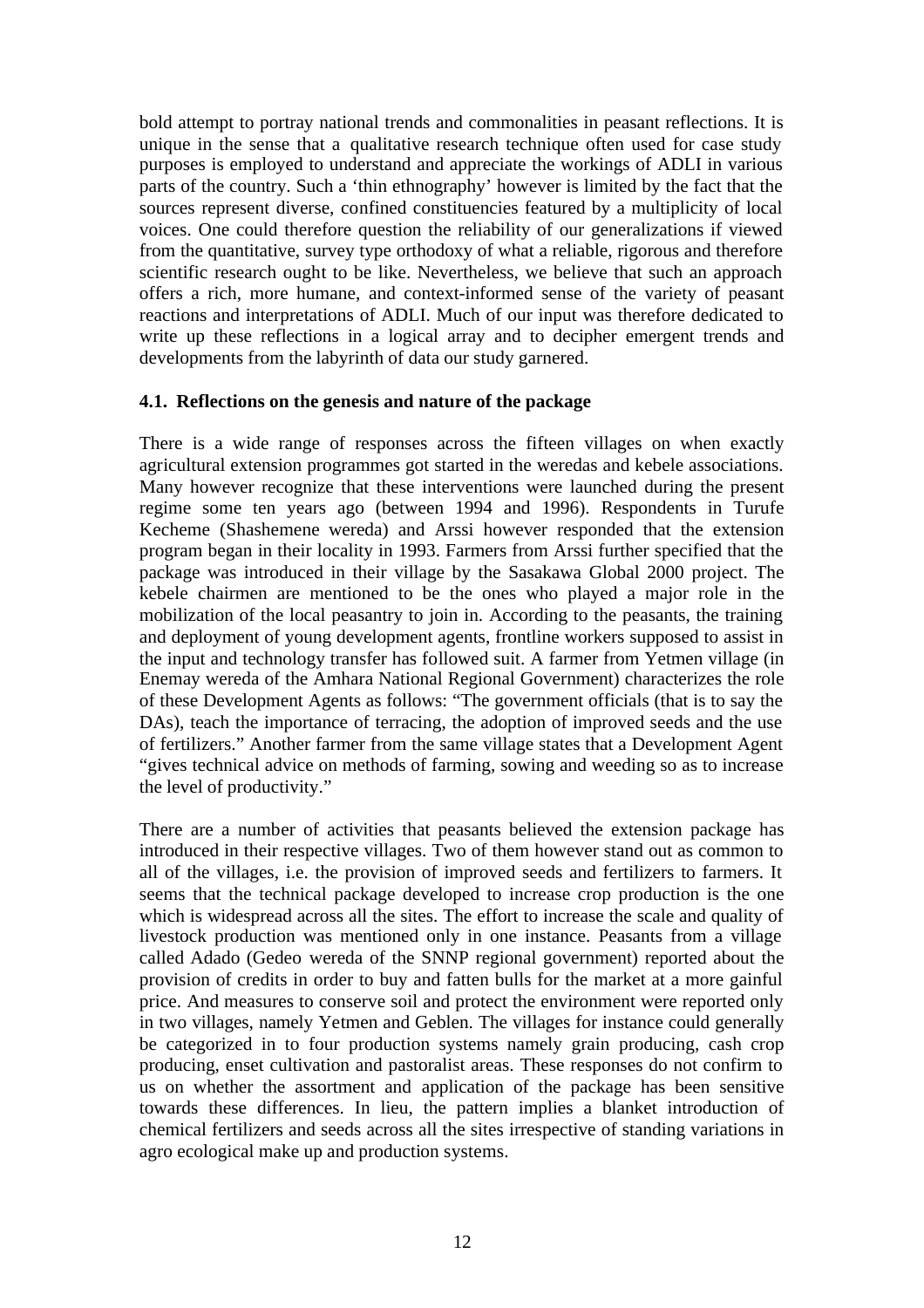More often than not fertilizers were dispensed on credit via the local agricultural development agent. A respondent from Adado village explains on how the purchase of fertilizers was done in his locality stating that "Farmers are supposed to pay 25 % of the price as a down payment, and the remaining 75% is paid after harvesting and marketing the yield." Peasants are also given vegetable seeds like carrots, onions, cabbages, red beet and potatoes mainly cultivated in the backyard gardens. They are also provided with improved cereal varieties (like wheat, corn, sorghum etc) that are said to be drought resistant and nutritious.

The recently introduced water harvesting activities were also reported as initiatives included within the ADLI framework. These water wells are mainly meant to harvest rain water and utilize it for farming purposes during the dry season. The digging of the water wells was explained as one positive contribution of the ADLI package especially in those villages where recurrent drought and food shortage are recorded. The latter are Geblen, Adele Keke, and Gara Godo.

### **4.2. Reflections on the benefits and harm of the package interventions**

The responses regarding the utility of the agricultural extension package range from positive responses about established gains from the activities to an outright repudiation of any good that has come out of it. The responses in favour of the benefits drawn from the package emphasise the increase in the productivity (yield per hectare) of both cereal crops and pulses. A farmer from Garagodo village (in Wolayita area of the SNNP regional government) for instance states, "It (the package) has benefited me and helped me to get food for the household consumption and for market". Other farmers commend that improved seeds (of crops like teff, maize and sweet potato) distributed through the program are drought resistant and therefore survive harsh weather conditions. Secondly, peasants underscore the advantage of accessing fertilizers through the kebele administration on credit and at an affordable price subsidized by the government. Others mention that the water wells dug have enabled them grow and sell vegetables during the dry season. In Bako (Bako Tibe wereda of the Oromyia National Regional government) where there is a Rural Technology Centre, farmers state that they have had the opportunity to rent in a combine harvester. They were also trained on how to construct improved granaries and bought carts, at a fair price, to transport the yield from the fields.

We have carried out a minor statistical computation (from a total of 61 responses across the fifteen sites) to see if there is any significant variation between farmers' income categories and their attitude to the package. Farming households were categorized into rich, middle income and poor households. While 37% of both the rich and middle income peasants responded that they have benefited from the package, around 17% and 23 % of each status groups reported that they have been harmed by the interventions. Middle income peasants constitute the largest share (54.5%) of the total number of people who responded that they have been harmed by the interventions. The poor households, on the other hand, comprised 18% of the total number of farmers that responded that the interventions have harmed them. It is therefore difficult to establish whether there are direct or inverse relations between peoples' attitude towards the interventions and their social status. Location wise, peasants from villages that are surplus producing and better integrated to the market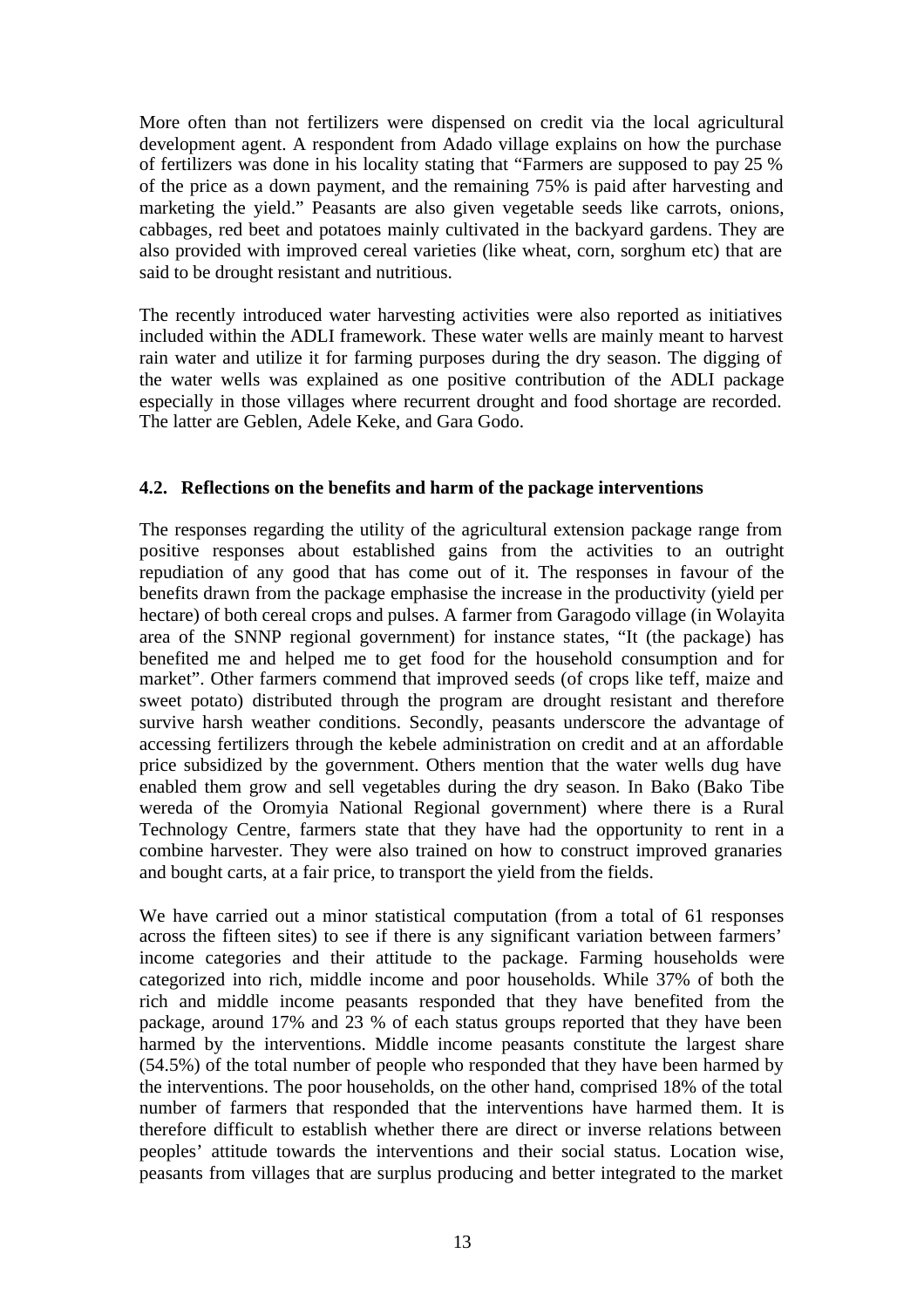(like Yetmen, Turufe Kecheme, Arssi, and Bako) have in general been more affirmative regarding the benefits of the ADLI driven extension package. On the other hand peasants from known food deficit areas (like Geblen, Haresaw, Aze Deboa and Tsamako) reported that they have not benefited or are harmed by the introduction of the package.

The fact that the government has began pulling out from a subsidized sale of fertilizers and the rising market price of these inputs has become a major setback peasants complain about. Accordingly, a farmer from Geblen (Subhsaesie wereda of the Tigray National Regional Government) states "The use of fertilizers has increased crop output. But I do not think I will get much profit because the fertilizer is very expensive and the farm needs more fertilizer per hectare than what the development agent told us to use." Many of the respondents also stated that crop prices have plummeted during seasons of bumper harvest to the extent that they were not able to defray the debts they incurred for fertilizer purchase. Others expressed their dissatisfaction about the quality of selected seeds distributed by the wereda agricultural offices. In Tsamako (Banna Tsemai wereda of the SNNP regional national government), where there is a testing site for seeds, farmers expressed their discontent about the quality of seeds distributed to them. A respondent for instance complained about this stating, "They distributed a kilo of best corn seed for each family. But it was rotten seed. It was not even fit for consumption let alone sowing." A handful of respondents mentioned that the interventions have not personally benefited or harmed them.

# **4.3. A Social Deconstruction of Planned Intervention**

A sociology of planned interventions, like the ADLI inspired extension program, becomes quite interesting when peasants themselves are asked to reflect on what social category or group they think has benefited from its introduction. Seen from such a vantage point, development interventions emerge as social processes unpacked and reconstituted at the village level through a dynamic interaction between the frontline state technocrats and the local dwellers. In these processes both the local elite and the peasants attempt to control, enrol and subvert project activities into their own personal 'projects' even though the leverage each of the parties exercise to that end might vary.

Again there are a range of responses conveyed from farmers as to whom they think has distinctly benefited from the introduction of the agricultural extension program. But certain patterns of arguments do surface from the labyrinth of data our study has garnered. A significant number of the respondents in Turufe Kecheme, Debre Birhan, Bako, Aze Deboa and Somodo stated that those rich farmers who can afford to buy fertilizers and seeds at the market price have had increased yield from their fields and therefore are beneficiaries. The attributes farmers bestow to such 'rich' farmers obviously vary from a village to another. Peasants from the environs of Debre Birhan posited that one who owns a pair of oxen, an essential productive asset, is rich enough and capable to settle his debt on time. Others from Adado and Aze Deboa argued that the rich are those who have a large size of arable land that have again benefited from the interventions. In villages like Haresaw where riverside irrigation agriculture is practised, those farmers whose farm land border the water course were defined as the rich benefactors of the extension program that have managed to produce twice a year.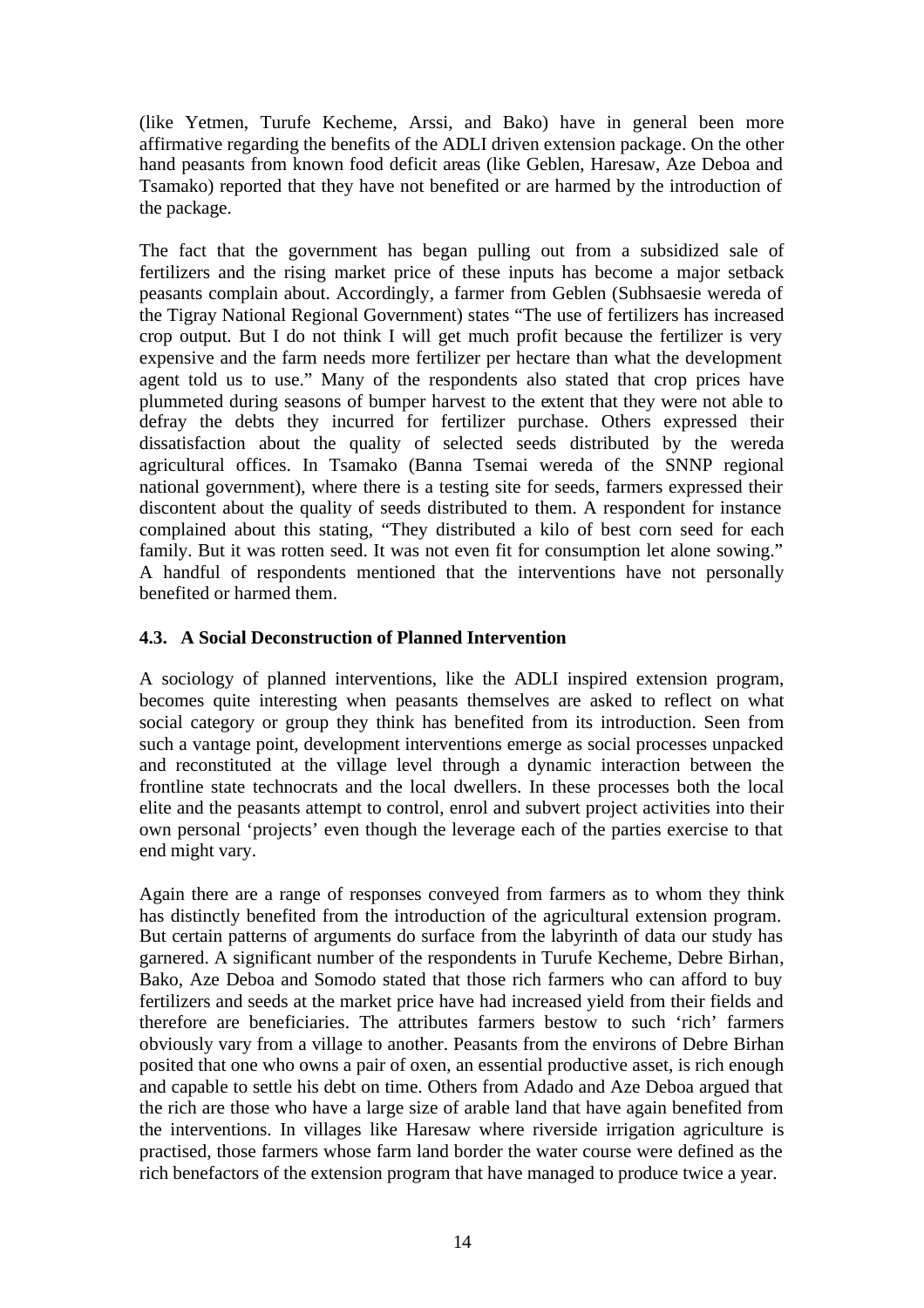Other farmers boldly state that the introduction and distribution of agricultural inputs through the kebele, the lowest tier of local administration in the regions, has only benefited the kebele leaders themselves and their relatives. A farmer from Aze Deboa (Kambata area in SNNP regional government) responded stating that "those who are rich and support the administration have got the inputs. Moreover, relatives of those who are in power are the beneficiaries." Whereas a farmer in Geblen responded in irony that the Development Agents themselves benefit the most since they "get more per diem when they supervise." Another respondent from Bako mentioned that the package has only benefited "some people that are rich and talkative." Despite the fact that peasant construction about the rich and the powerful are context bound and less sophisticated, these responses do inform us on how planned interventions are deconstructed and socially reconstituted at the village level.

These responses would also make us contemplate over the notion that the provision of high yielding seeds, cheap credit, chemical fertilizers and pesticides could be used as an instrument of control and patronage on the part of the state over the rural mass. This line of argument was strongly accentuated amongst academics that looked into the political capital governments expedite from launching and orchestrating massive scale green revolution ventures. Jos Mooij (2000:220) reflects on the Asian green revolution experiences stating "Governments were involved in the provision of inputs, the procurement of commodities, road construction, research and extension. All this represented and further facilitated a massive increase in the control of the village by the state". The post colonial African peasant agriculture is also characterized as one affected by personal and patronage ties where political links highly matter. Philip Raikes(2000:67) for instance posits,

 The benefits from development projects and other external interventions are usually captured by the wealthy and politically influential , even when they are advertised as "small farmer" or "poverty oriented". Thus economic and social differentiation has generally increased with growth and development.

These reflections would indeed invite one to delve into the political sociology of these interventions in Ethiopia too and research if the package have benefited a few- the rich peasants and the village level politicians.

On the other hand poor people who could not afford to buy fertilizers and high breed seeds are referred to as the ones that have not benefited from the program. These poor households often rent out their land or share crop with other farmers. The other group of people mentioned as harmed by the introduction of the ADLI package are those who took fertilisers and selected seeds on credit but were not able to pay back. Some have gone to the extent of selling their livestock and household assets in order to pay back their debt. The decline in the price of agricultural products, which followed an increase in yield and market supply, had a negative impact on the livelihood system of certain farming households. Following from that is impoverishment indirectly induced from an established policy imperative that did not take the exigencies of the market into account so as to cushion their adverse effects on the household economy. A response of a farmer from Garagodo village epitomizes this assertion, "The poor are getting poorer as they are unable to cover all the costs of improved seeds and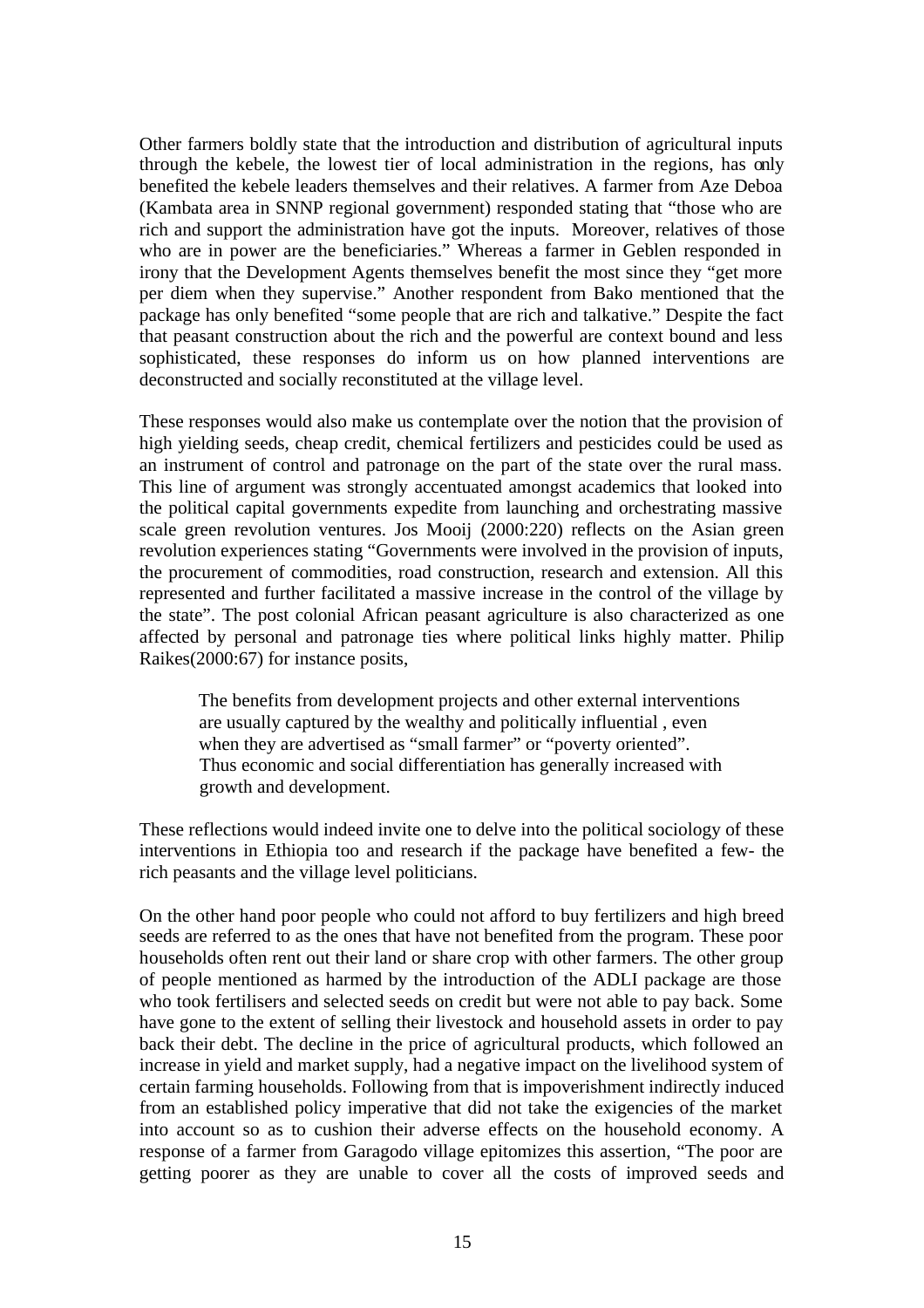fertilizers for the costs have out weighed the benefits." The situation is dire for farmers who do not have livestock and therefore cannot use animal dung as a substitute for chemical fertilizers.

# **4.4. Peasant projections into the prospects of the ADLI program**

Asked in what ways could this package benefit them in the future, farmers came up with lots of suggestions on how the implementation of the package could be improved. The lion's share of comments forwarded concentrate on their concerns about the supply, distribution and price of agricultural inputs. Farmers mention that the ongoing agricultural extension program would benefit them if the supply of agricultural inputs especially fertilizers and certified seeds increases. The rationale is not only that the use of the inputs brings about an increase in productivity but that their farm land has lost its natural fertility from years of cultivation. Farmers express their discontent and worry about the meteoric increase in the price of fertilizers partly due to the fact that government is pulling out from marketing these inputs at a subsidized and reasonable price**.** This has been recorded in nine (9) of the sites from the fifteen (15) villages from where the data was gathered. In some villages, peasants responded that the supply of these inputs is not in time. Surprisingly**,** these concerns were raised by peasants from Yetmen and the environs of Debre Birhan whose respective villages are quite close to the towns and very well integrated to the market. Similar concerns were also raised in Bako and Gara Godo. In Geblen farmers complained that the type of fertilizer dispensed does not go along with the respective soil type of the area. In a similar vein, some farmers aired their views that the implementation of agricultural extension program was not carried out by capable experts. Whereas others posit that there are only a few people who have benefited from the package and ways should be sought in order to cover a wide range of the population.

Owing to the significant decline in the price of primary goods, after an intensive use of agricultural inputs and a remarkable yield increase, peasants insist that some kind of price regulative measures should be taken by the government**.** In Turufe Kecheme, farmers argue that the government should stabilize the fertilizer market by subsiding it. Furthermore farmers from Imdibir suggested that the government should intervene in the market and buy their products when there is a sharp decline of crop prices. Others from the same village also suggested that the development of rural infrastructure, especially surface roads, should be pursued in order to enable farmers' access markets in remote areas. The issue of land redistribution was brought up only once in Turefe Kecheme (Shashemene wereda of the Ormoyia National Regional Government). A young peasant commented that the ADLI driven extension package would benefit the community if "the land is redistributed evenly and the majority of the landless gets it."

Despite the aforesaid prospects that peasants ideally think ADLI interventions (if tailored to meet local community demands and concerns) could improve their livelihood, they also express their worries about how the agricultural extension programs could impinge on the ecology and livestock of the peasantry. The potential harms associated with the package do vary from one area to another. While some complain that some of the selected seeds do not grow well, others state that the use of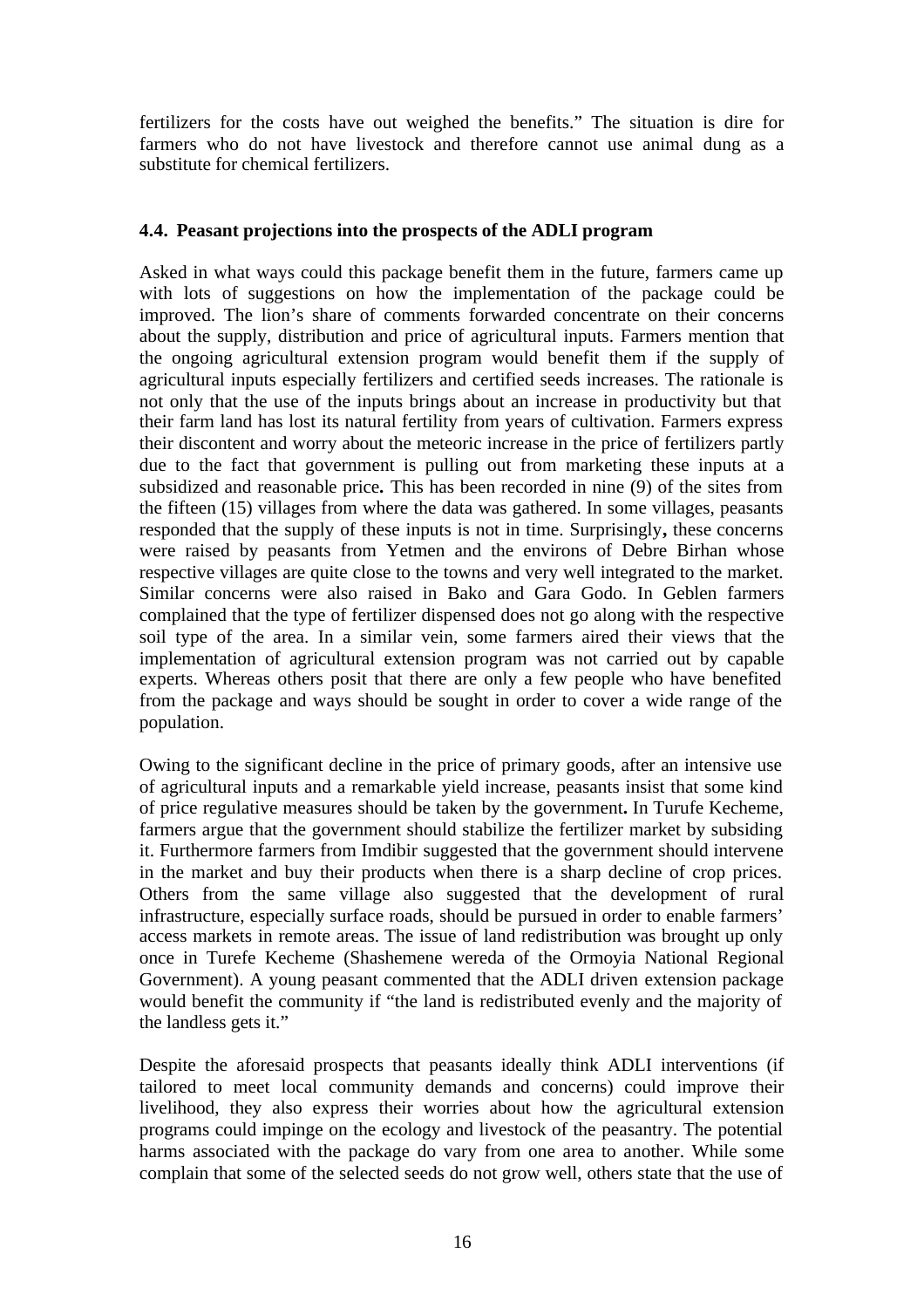these seeds and inputs would in the end displace indigenous seeds and farming systems. In most of the villages, however, farmers state that their land is losing its organic fertility due to the increased use chemical fertilizers and they fear that "in the long run it will never give products without fertilizers." Farmers from six village sites (namely Yetmen, Adado, Debre Birhan, Haresaw, Geblen and Gara Godo) raised this problem repeatedly. In their words, the land is now "addicted" to fertilizers. The cost implication of the plots' increased dependence on fertilizers is another harm farmers express the extension program has inflicted on household economy. This is felt strongly especially in light of the skyrocketing market price of farm inputs.

The problem of securing enough moisture for agricultural purposes using resources other than rainwater still pose a challenge for Ethiopia's agriculture. Farmers from food deficit areas (also known for drought recurrence) like Geblen, Haresaw, Gara Godo, and Tsamako posited that the package has not yet addressed this chronic problem. They speculate on the rains while attempting to intensify yield productivity per hectare on their plots. When the rains shortfall, drought occurs and seasons of severe food shortage and famine ravage the peasant household. Farmers insist that the package was supposed to address this problem as a respondent from Geblen stated "When there is good rain, fertilizers are bringing good harvest. But when rain is poor, which is the usual scenario; it (farming) will be a total loss."

# **V. Conclusion**

The detour we made through national and sectoral development policies in Ethiopia leads us to draw certain facts and developments about the way peasant agriculture and its contributions to national economic development were viewed by policy planners. Policies endorsed both during Imperial Ethiopia and the Derg catapulted industrialization as the motive power of economic development. A discriminate emphasis was therefore given to promote large scale commercial farms in order to produce industrial materials and high value crops. The only difference lay in the way this transformation was envisaged to happen. While the Imperial government capitalized on encouraging privately owned commercial farms, the Derg nationalized these farms and resorted to radical socialist reforms aimed at collectivizing small holder peasant agriculture. The latter include the countrywide establishment of peasant associations, producer and service cooperatives, resettlement and villagization schemes. Furthermore green revolution packages envisaged to increase yield productivity were devised both during the Imperial and the Derg regimes. They were not successful however as the policy environment was not favourable and enabling. While programs like MPP I was tried out in a context where feudal serfdom and tenancy prevailed during Imperial regime, attempts to collectivize agriculture were imposed on the peasantry hurriedly and coercively by the Military Marxist government. More over, programs devised to implement policy objectives were also faced with technical and managerial problems.

The Agricultural Development Led Industrialization (ADLI) policy therefore came in the wake of a series of trials to promote agricultural development by the former regimes. Its rationale and the technical packages developed are not significantly different from any of its predecessors. The policy is however unique in the sense that the incumbent regime reiterates the spearheading role agricultural development should play so as to trigger national economic development. Following the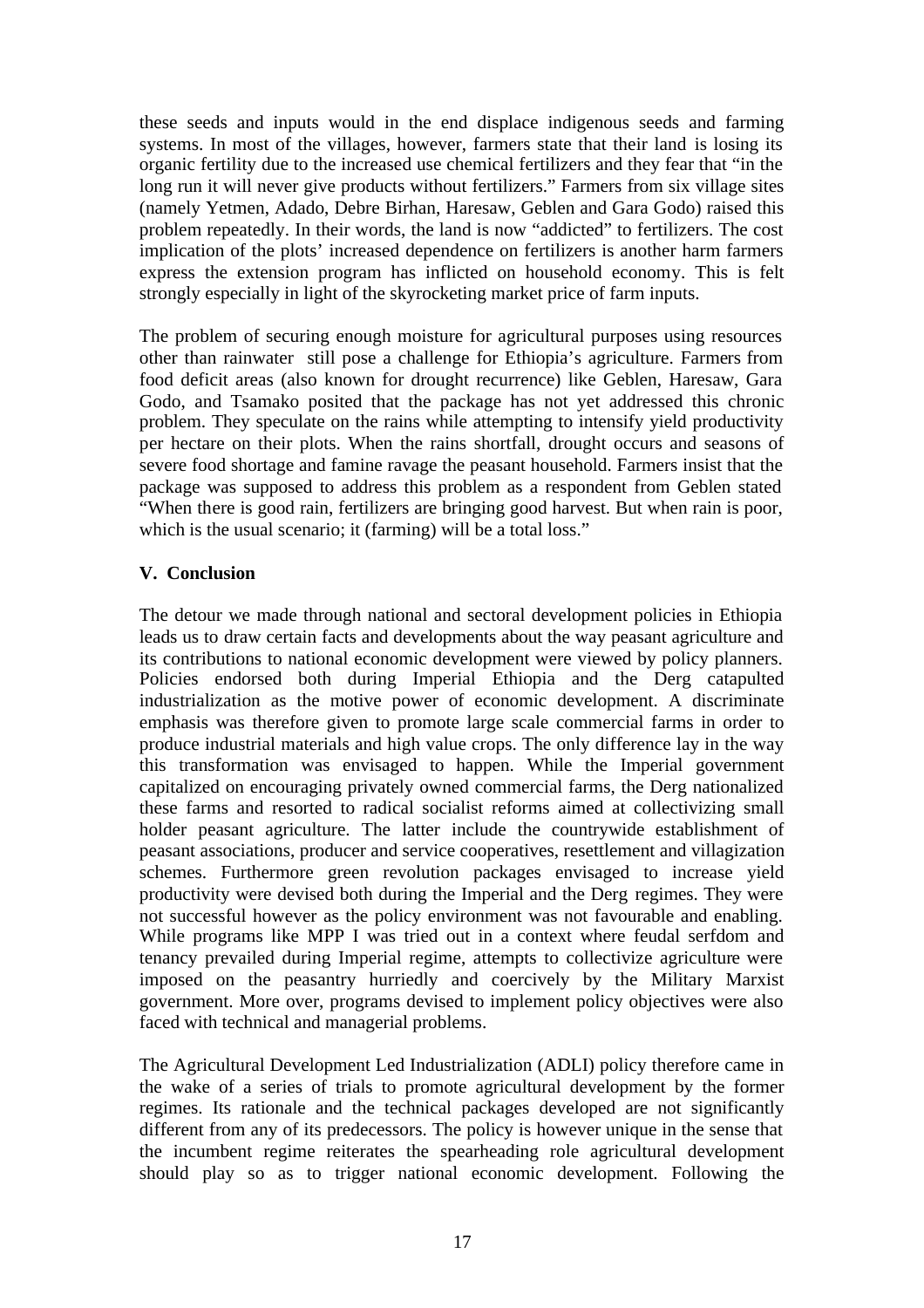commencement of a national agricultural extension program, productivity has increased remarkably along with the increased supply of fertilizers and certified seeds in many parts of the country. Following the drought in 1997/8 however yield productivity has sharply declined though it picked up some momentum within the last three years. Critics stress the fact that the package has not yet ensured food self sufficiency; increases in productivity were not consistent; grain price declines have adversely affected farmers and as a result many were unable to defray costs incurred for fertilizers procurement. Problems related to tenure insecurity, excessive division of farm land due to population pressure and the absence of appropriate rural-urban linkages are also mentioned as issues the policy has over looked.

Interestingly enough, the peasant reflections on ADLI in general and PADETES in particular seem to share a lot with the afore described meta narratives. Most of the peasants recollect that the package started out in 1995/96 and identify the provision of inputs, credit facilities and technical assistance as the hallmarks of the extension program. Almost all peasants acknowledged that the use of fertilizers and selected seeds did increase yield productivity per hectare. However they resented the fact that fertilizer prices have sky rocketed following government decisions to stop subsidizing the market. Their situation is further bedevilled by the unfavourable decline of grain prices in the markets. As a result the majority of the peasants have found it difficult to reimburse the money they borrowed for fertilizer procurement and most are in debt. Some have gone to the extent of selling their livestock and household assets in order to pay back their debt. Following from this is impoverishment indirectly induced from an established policy imperative that did not take the exigencies of the market into account so as to cushion their adverse effects on the household economy.

When asked if there are any particular groups of people that have disproportionately benefited from the package, farmers responded that the rich did. The criteria they attribute to the latter however vary from one place to another. For some the rich are those who own a pair of oxen and for others the rich are those that own a relatively bigger tract of land. In places where riverside agriculture is common practise, farmers tilling land adjacent to river basins were also referred to as the rich. The other group of people that farmers reported as beneficiaries were the "talkative", those that are associated with the kebele association leadership, and their relatives. On the other hand, the peasants posit that the poor have not benefited from the package at all. Asked to characterize who the poor in their villages are, farmers refer to people who are landless, who do not have productive assets like a pair of oxen or others that could not afford to pay back their debts. Despite the fact that peasant construction about the rich and the powerful are context bound and less sophisticated, these responses do inform us on how planned interventions are deconstructed and socially reconstituted at the village level.

Peasants also suggested certain measures be taken on the part of the government in order to make the package benefit them better. These relate mainly to the increased supply and distribution of agricultural inputs. They also stress that the government should take price regulative measures so as to cushion the harm smallholding peasants suffer from unfavourable grain price declines. Others touched on the need to develop rural infrastructure, especially all weather surface roads that would make farmers access grain and livestock markets in towns located farther. Most importantly however farmers expressed their worries about rising fertilizer prices and reiterated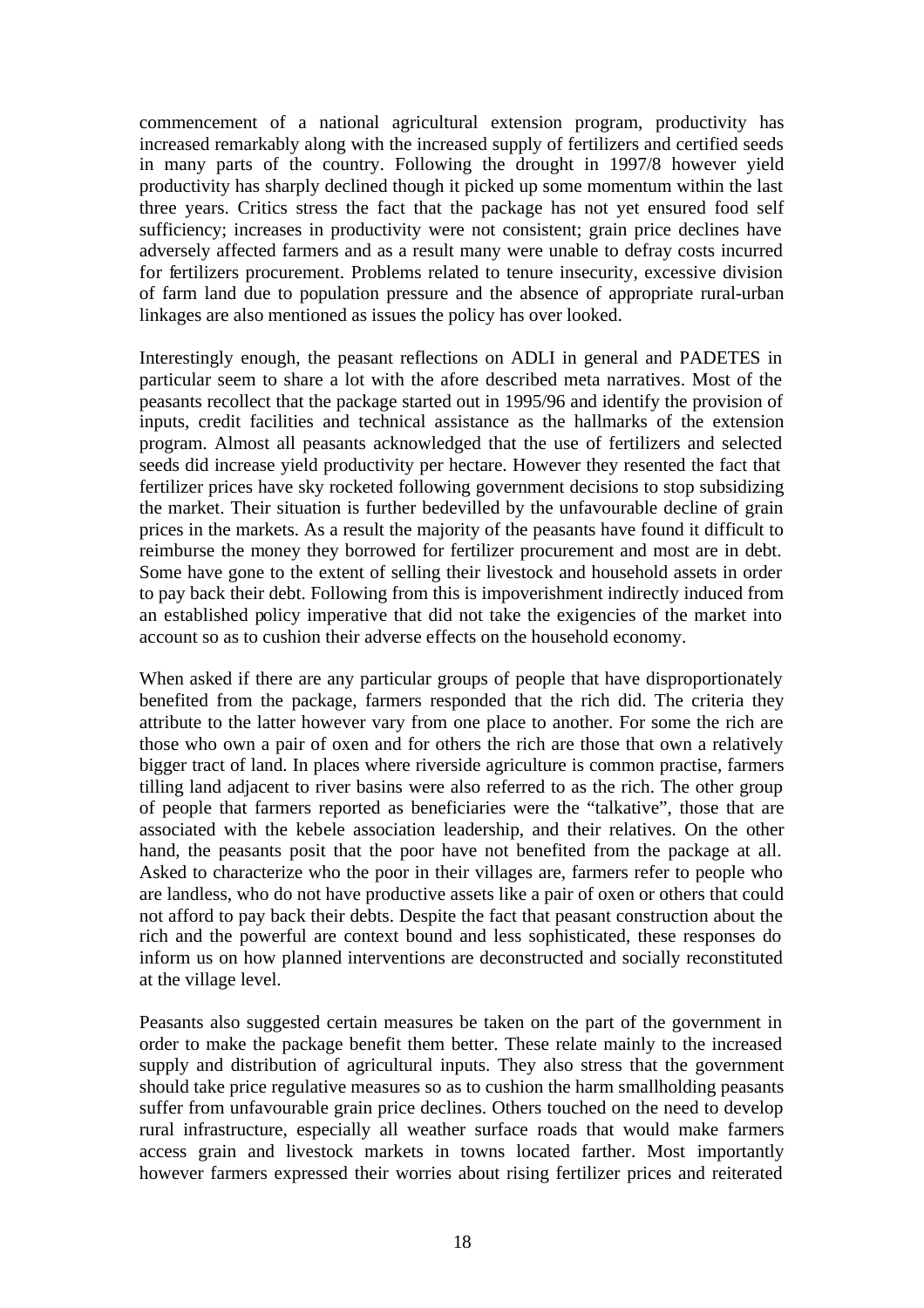the importance of government intervention to stabilize the market. Another chronic problem this package has not yet addressed is the challenge to secure enough moisture for agricultural purposes using water resources other than rainwater. Regretfully, farmers speculate on the rains while investing on their plots. When there is shortfall in the rains, drought occurs and seasons of severe food shortage and famine ravage the peasant economy. Farmers insist that the package was supposed to address this problem as one respondent from Geblen stated "When there is good rain, fertilizers are bringing good harvest. But when rain is poor, which is the usual scenario; it (farming) will be a total loss."

#### **References**

Arsema Solomon (1998), **Agricultural Extension services in Ethiopia: Their strategies and some constraints**, BA Thesis, Addis Ababa University, Addis Ababa.

Aynalem Gezahegn (2003), **Agricultural Extension program in the Amhara National Regional State (ANRS),** in *"National Resource degradation and Environmental concerns in ANRS, Ethiopia",* Tilahun Amede(ed), Bahir Dar.

Befekadu Degefe and Birhanu Nega (eds) (2001), *Second Annual Report on the Ethiopian Economy***,** Ethiopian Economics Association, Addis Ababa.

Hansson Gotte (1995), *The Ethiopian Economy: Ethiopia Tikdem and After (1974- 1994),* Routledge, London.

Kidane Mengisteab (1990), **Ethiopia: Failure of Land Reform and Agricultural Crisis** (PHD Thesis), Greenwood press.

Mengistu Huluka (2000), **Reform and Performance of the Agriculture sector**, paper presented at a conference hosted by the Ethiopian International Institute for Peace and Development (EIIPD) on Oct. 23, 2000, Addis Ababa.

Ministry of Agriculture (MoA)(1998), **Agriculture Extension Intervention in Ethiopia,** in **Combating Food Security** presented on FAO Regional conference for Africa, Addis Ababa.

Ministry of Agriculture (MoA) (1978), **Measures for Rural Transformation**, Addis Ababa.

Ministry of Finance and Economic Development (MOFED) (2002), **Ethiopia: Sustainable Development and Poverty Reduction Program**, Addis Ababa.

Ministry of Information (MoI) (1964), **Agriculture in Ethiopia**, Addis Ababa.

Ministry of Finance and Development (Imperial Ethiopian Government) (1957), *First Five Year Plan*, Addis Ababa.

Ministry of Finance and Development (Imperial Ethiopian Government) (1962), *Second Five Year Plan*, Addis Ababa.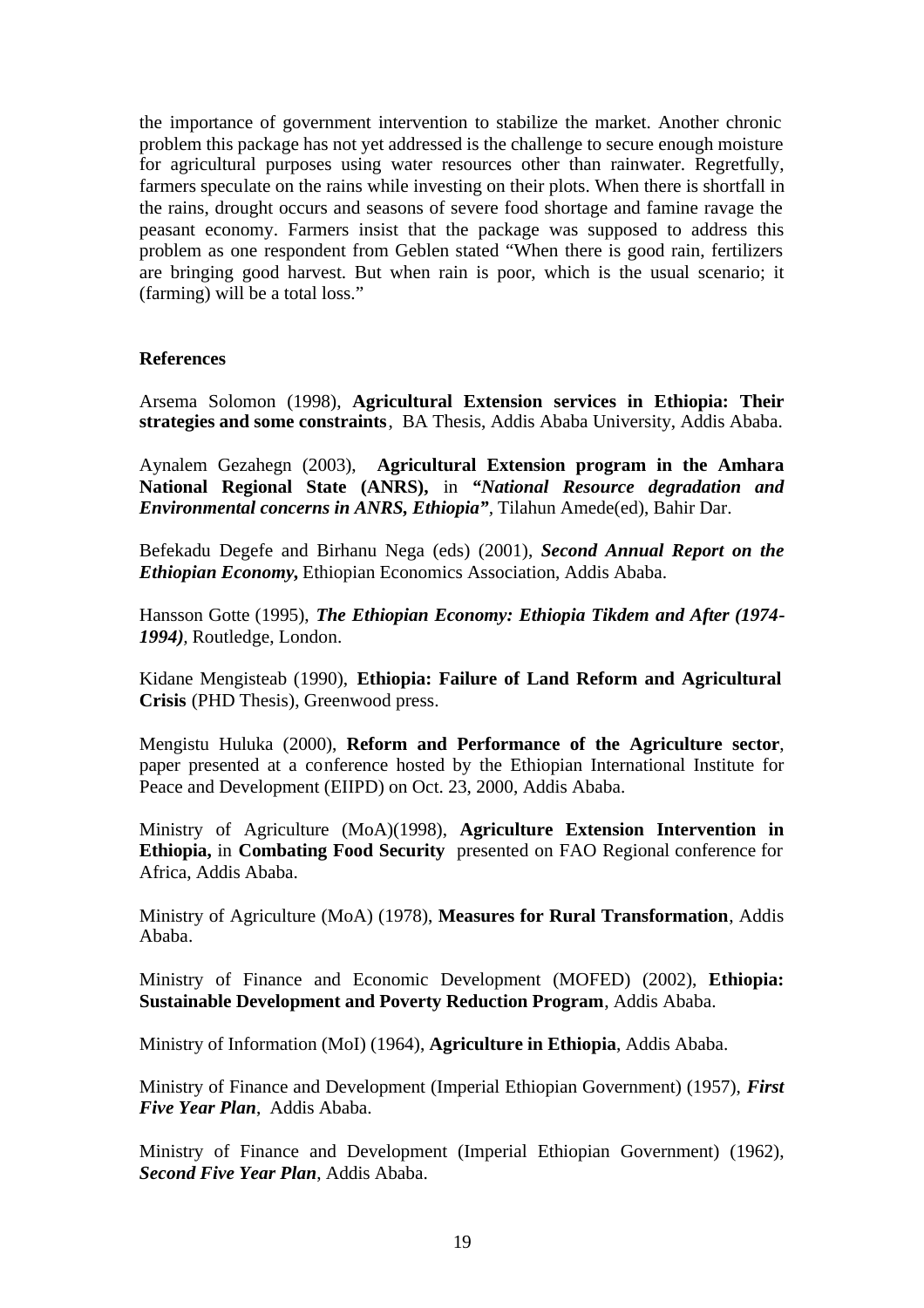Mooij Jos(2000), **Changing Peasantries in Asia** in *Disappearing Peasants :Rural Labour in Africa, Asia and Latin America* , Bryceson D, Christobal Kay and Jos Mooij (eds), Intermediate Technology Publications, 103/105 Southampton Row, London.

Mulat Demeke(2001) **Rural Development in Ethiopia: A review of concepts**, in *Food Security through sustainable Land Use Development* , Tilahun Amede(ed), NOVIB partners forum on sustainable land use, Addis Ababa.

Planning Commission (Office of the Prime Minister) (1968), *Third Five Year Plan*, Addis Ababa.

Provisional Military Administration Council (PMAC) (1975), **Declaration on Economic Policy of Socialist Ethiopia**, Addis Ababa.

Provisional Military Administration Council (PMAC) (1976), **National Democratic Revolution,** Addis Ababa.

Raikes Phillip (2000), **Modernization and Adjustment in African peasant Agriculture** in *Disappearing Peasants :Rural Labour in Africa, Asia and Latin America* , Bryceson D, Christobal Kay and Jos Mooij (eds), Intermediate Technology Publications, 103/105 Southampton Row, London.

Sasakawa Global 2000, (1995), **Annual Project Report 1995,** Addis Ababa.

Tadesse Berriso (1995) **Agricultural and Rural Development in Ethiopia** (PHD Thesis), Michigan State University, East Lansing.

Tadesse Kuma (2002) **Trends in Agricultural Production, technology dissemination and price movements in outputs and inputs** , in *Agricultural Technology Diffusion and Price Policy***,** Vision 2020 Network for East Africa, IFPRI.

Tennasie Nicola (1985) **Agricultural Research and Extension in Ethiopia: The state of the art**, Institute of Development Research( IDR),Research Report No 22, Addis Ababa University, Addis Ababa.

Tawalde B Zerom, (1984), **Agriculture Development Policy in Ethiopia: A prospective and Retrospective Analysis**, (PHD Thesis), University of Pittsburgh, Pittsburgh.

United Nations Development Program (UNDP) (2003), Human Development Report.

Vestal Theodore M (1985), **Ethiopia's Famine: A many dimensioned crisis**, in World Today, Vol 41 No 7.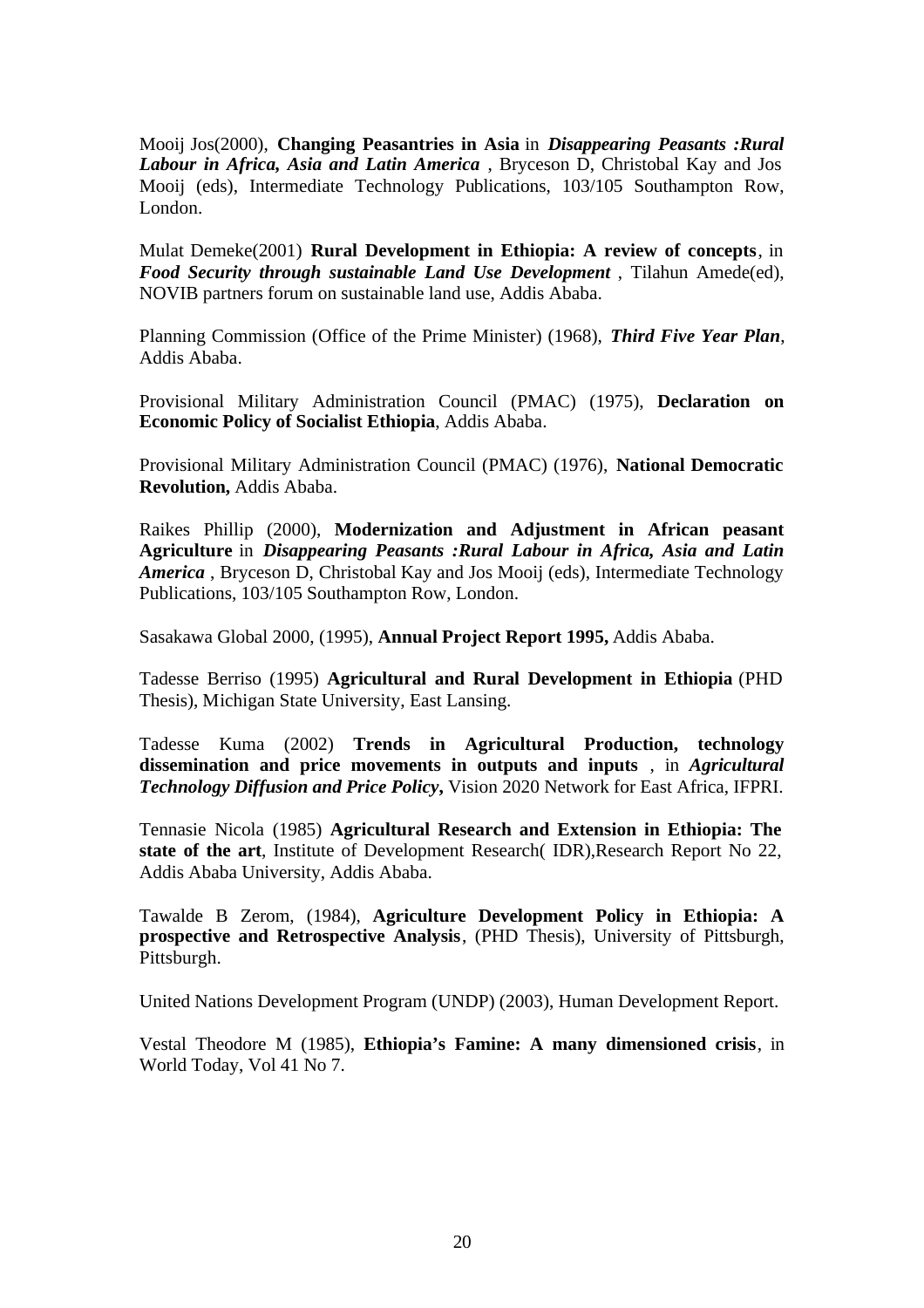# **ANNEX I**

# **EXTRACT FR**OM

# **Hunger, Poverty and 'Famine' in Ethiopia: Some Evidence from Twenty Rural Sites in Amhara, Tigray, Oromiya and SNNP Regions.**

(Alula Pankhurst and Philippa Bevan)

### **WED-Ethiopia Working Paper no. 1 available on the web-site www.WED-Ethiopia.org**

### **1. Brief descriptions of the sites**

The 20 WIDE rural sites are located in the four main regions of Ethiopia, which together, represent the bulk of the country's population (86%): Amhara (26%), Oromia (35%), Southern Region (19%), and Tigray (6%). The distribution of the sites is as follows: 8 in Oromia, 6 in the Southern Region, 4 in Amhara and 2 in Tigray. Although the Southern Region therefore seems over-represented it contains the greatest diversity, particularly in linguistic and ethnic terms since about half the 80 or so ethnic groups in the country reside within the Southern Region.

The sites were selected mainly on the grounds of existing household survey panel data in 18 of the sites, and village studies undertaken in 1995 in 15 sites, which allows us to build up a picture over time. Six of the sites were selected in 1989 for household surveys by the International Food Policy Research Institute on the grounds that they were food deficit areas. The Economics Department of Addis Ababa University together with the Centre for the Study of African Economies added nine more sites in 1993 to cover the major livelihood systems to be found in Ethiopia. Three further sites were added by the economists who were revisiting in 1999 to include more cashcropping areas. The 18 panel sites provide data going back over 15 years for the first selection, 10 years for the second selection and 5 years for the last selection. As the selected sites did not include pastoralist communities, which make up 10 percent of the population, two sites in which WED Ethiopia team members had done in-depth anthropological research were added in 2003.

The 15 sites from which data on ADLI was reported include *Harresaw, Geblen, Yetmen, Debre Berhan environs, Dinki, Turufe Kecheme, Adele Keke, Arsi Gonde – Odawata, Bako – Oda Haro, Somodo, Adado, Imdibir, Aze Deboa, Gara Godo and Tsamako-Luqa.* A brief descriptions of these sites is presented hereafter as a background.

### Sites in Tigray Region

#### *Harresaw*

Located in the Eastern zone of Tigray Region in Atsbi *wereda* Harresaw is a highland site on the eastern escarpment. The main production is cereals notably barley. Livestock sales, migration and the salt trade are the major sources of additional income. The site used to produce a regular surplus but has become vulnerable to famine.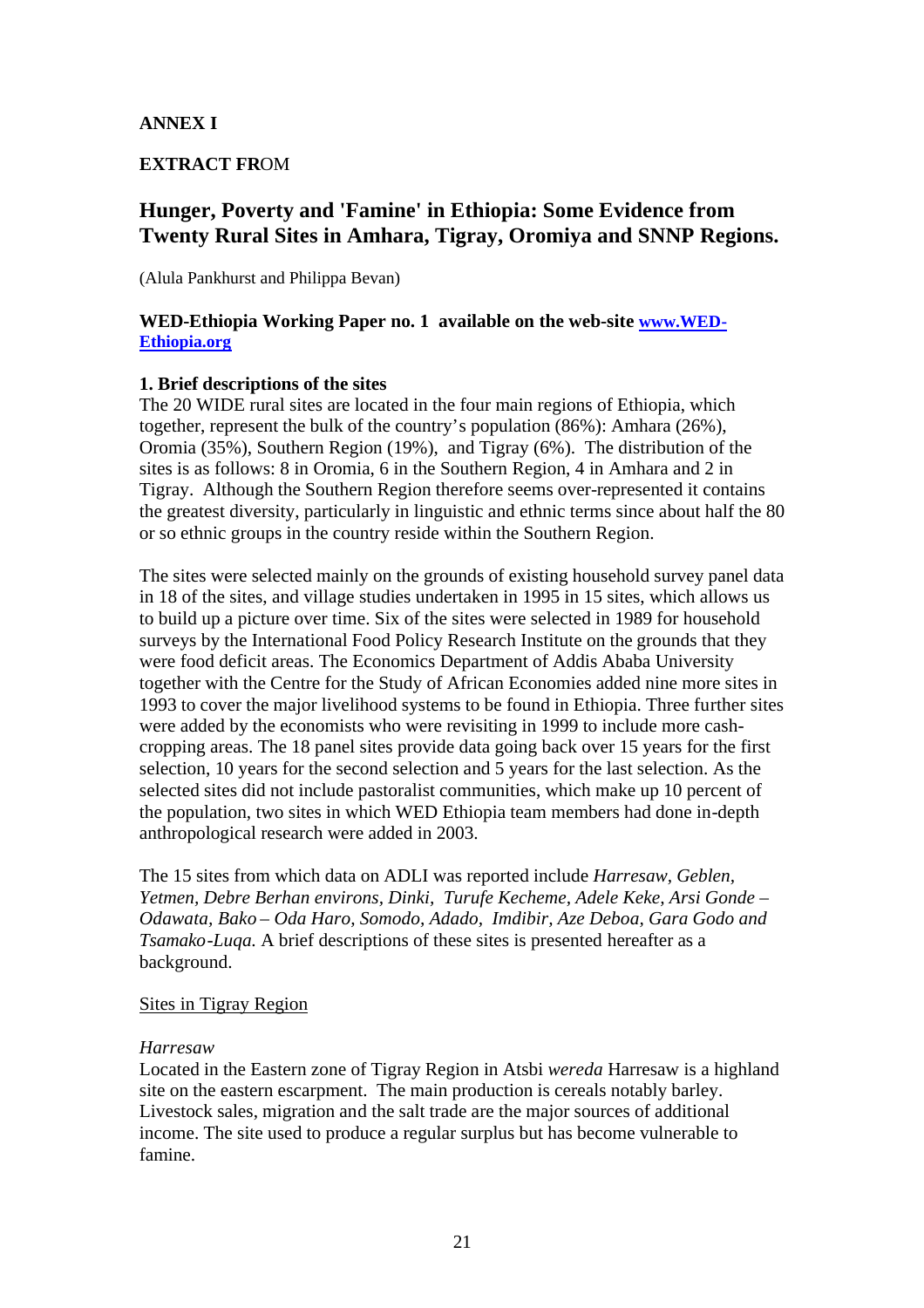### *Geblen*

Located in Tigray region, Geblen is a highland escarpment site producing cereals, notably barley. Cash is obtained by selling livestock and labour migration. The site is vulnerable to famine.

### Sites in Amhara Region

### *Yetmen*

Located in Amhara Region, East Gojjam Zone, Enemay *wereda* Yetmen is a midaltitude site producing cereals, especially *tef* and wheat. Cereals, livestock and their products are the main sources of cash as well as some trade and migration. The site is fairly rich

### *Debre Berhan*

The four sites near the town of Debre Berhan are in Amhara Region, in Basso and Worana and Debre Berhan Zuria *weredas.* The area is a highland cereal producing area that is generally self-supporting.

### *Dinki*

Located in Amhara Region, North Shewa Zone, Tegulet Wereda, Dinki is a small lowland site producing mainly *tef<sub>i</sub>* maize and sorghum, with some fruit around the river. The site is vulnerable to famine.

### *Shumsheha*

Located in Amhara Region, in the Lasta area, Shumsheha is a lowland site near the airport of Lalibela Town. The main crops are cereals and pulses, with limited irrigation. The area is vulnerable to famine and many people migrate out in search of work.

### Sites in Oromiya Region

# *Sirbana Godeti*

Located in Oromia Region in the fertile Ad'a plain Sirbana Godeti are two midaltitude road-side villages producing cereals, notably *tef* and pulses. *Tef* is the major cash crop and livestock and their products are also traded. The area has been a surplus producing area linked to nearby markets and is fairly prosperous.

# *Turufe Kecheme*

Located close to the town of Shashemene in Oromia Region, Eastern Shewa Zone, Turufe Kecheme is on the edge of the Rift Valley. The main products are cereals, pulses, oilseeds and vegetables. The site produces cereals and vegetables, notably potatoes which as sold as cash crops as are livestock. The site has become rich due to its linkages with Shashemene and involvement in the market economy.

### *Adele Keke*

Located in the Oromia Region, Kersa Wereda, Adele Keke is a middle altitude site which produces a variety of cereals and vegetables and the cash crop chat. It is by the roadside near the town of Alemaya that provides a ready market and the site can be considered to be fairly rich with some very wealthy inhabitants. The site has regularly been affected by rain failure and in bad years is dependent on food aid.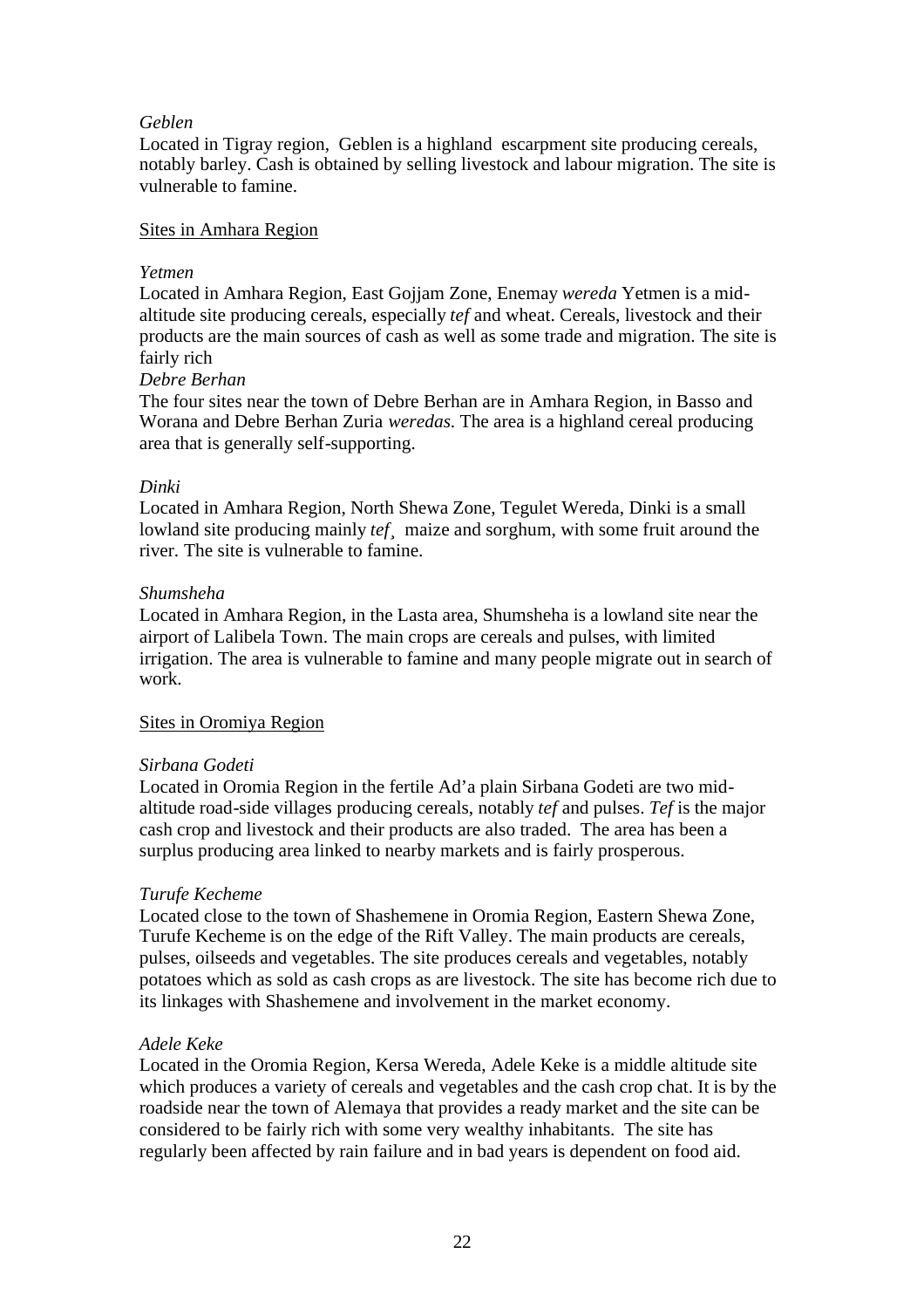### *Arsi Gonde -Odawata*

The site of Odawata is located in Oromia Region, Tiyo Wereda of Arsi Zone. Cereals and pulses are produced as well as vegetables on irrigated land. The site is within a agricultural surplus producing area and is fairly well off.

#### *Bako – Oda Haro*

Located in Oromia region, West Shewa Zone, Bako Tibe Wereda the site of Oda Haro is mainly a maize producing area, as well as other cereals, pulses, oil seeds, and *chat* for cash crops. The area is relatively wealthy.

#### *Somodo*

Located in Oromia Region, Jimma Zone, Mana Woreda the village of Somodo is a mid altitude site producing cereals, pulses and *enset*. Coffee is the most important cash crop and some villagers are involved in trade, and the sale of livestock products. The area is fairly prosperous.

#### *Kereyu*

Located in Oromia Region among the pastoral Kereyu this site is a lowland area which has been affected by the introduction of irrigated farms and the establishment of a park. The Kereyu rely largely on their livestock although some sedentarisation and cultivation has been taking place. The Kereyu have found their livelihoods becoming more vulnerable in part owing to externally induced pressures.

#### *Korodegaga*

Located in Oromia Region, Arsi Zone, Dodota *wereda,* Korodegage is a lowland area by the Awash river. The main crops are maize and *tef*, as well as pulses. The main source of cash are livestock and firewood sales. The Oromo population is only partly settled, and the site is vulnerable to drought despite some irrigation, and malaria poses a major problem.

### Sites in SNNP Region

### *Adado*

Located in the Southern Region in Gedeo Zone, Adado is a middle altitude site within the *enset* growing area. Coffee is the major cash crop. Both hoe and ox-plough agriculture are practised to produce a wide variety of crops and livestock. The site is within the area of the Gedeo people and can be considered fairly rich, although it was hard hit by the drought of 2002.

### *Imdibir*

Located in the Southern Region in the Chaha Gurage area near the town of Imdibir Haya Gasha is a mid-altitude site producing *enset*, maize, and vegetables. The main cash crop is eucalyptus trees. The site can be considered to be fairly well off.

### *Aze Deboa*

Located in the Southern Region in the Kambata area, Aze Deboa is within the highly populated *enset* growing area. Cereals, pulses and vegetables are the main crops, and cash is obtained through sale of livestock and their products, as well as Eucalyptus, *chat* and coffee, as well as through trade and migration.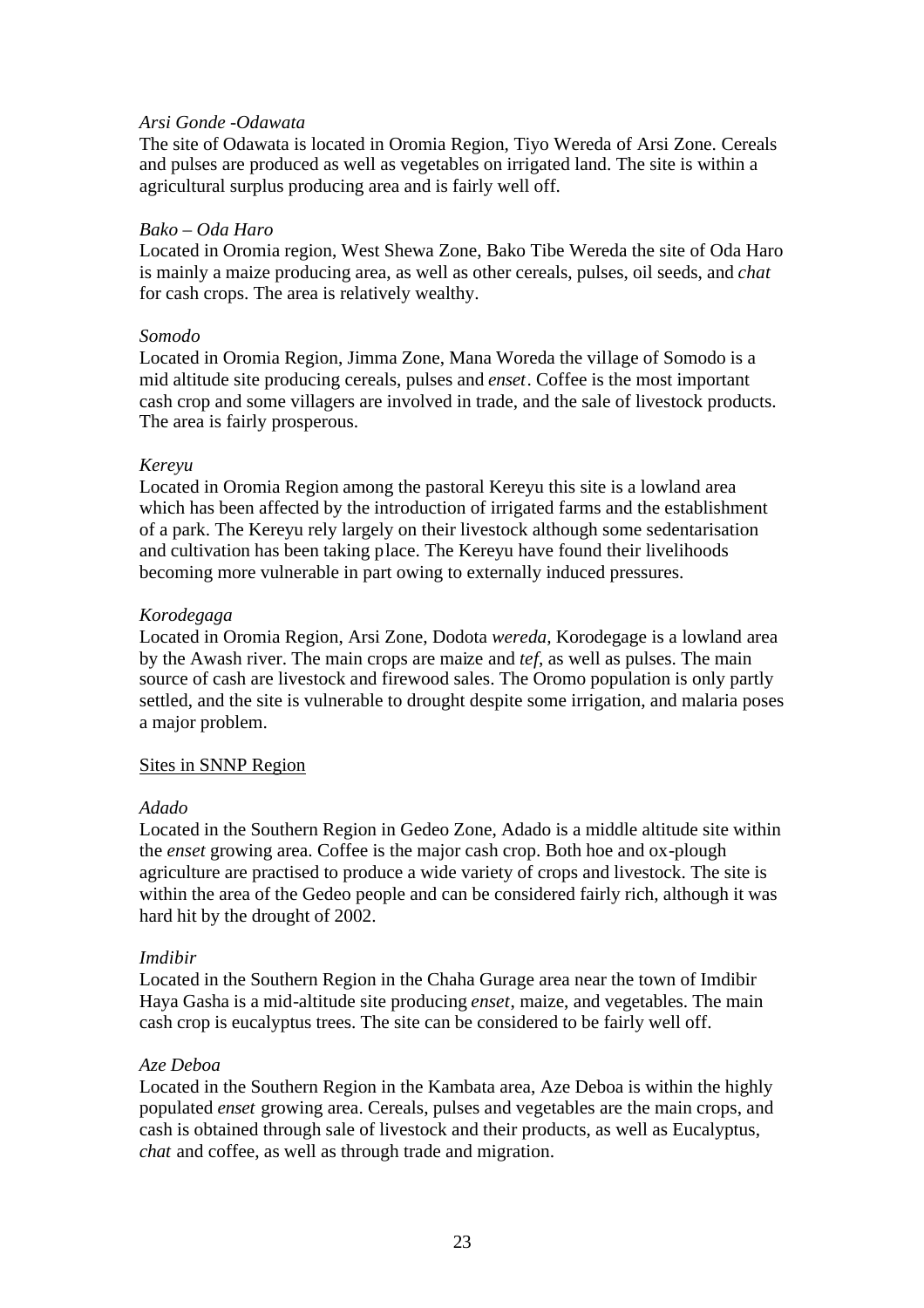### *Do'oma*

Located in the Southern Region, North Omo Zone within the Gamo area Do'oma is a lowland site set up initially as a resettlement project in 1985. The main production is cereals notably maize and the main sources of cash are cotton production and weaving and trade in livestock products. The site relies on irrigation but is vulnerable to drought.

### *Gara Godo*

Located in the Southern Region, Wolayta Awraja, Bolosso Wereda, Gara Godo in a densely populated middle altitude site within the *ense*t growing area. The main other crops are maize, vegetables, and fruit. Trade and migration are the main sources of cash together with sale of coffee and livestock products. The site is vulnerable to famine.

### *Tsamako*

Located in the Southern Region, South Omo Zone, the Tsamako site is an agropastoralist lowland site relying partly on traditional irrigation. The main crops are sorghum and maize and livestock are important sources of cash. The area has been vulnerable to drought.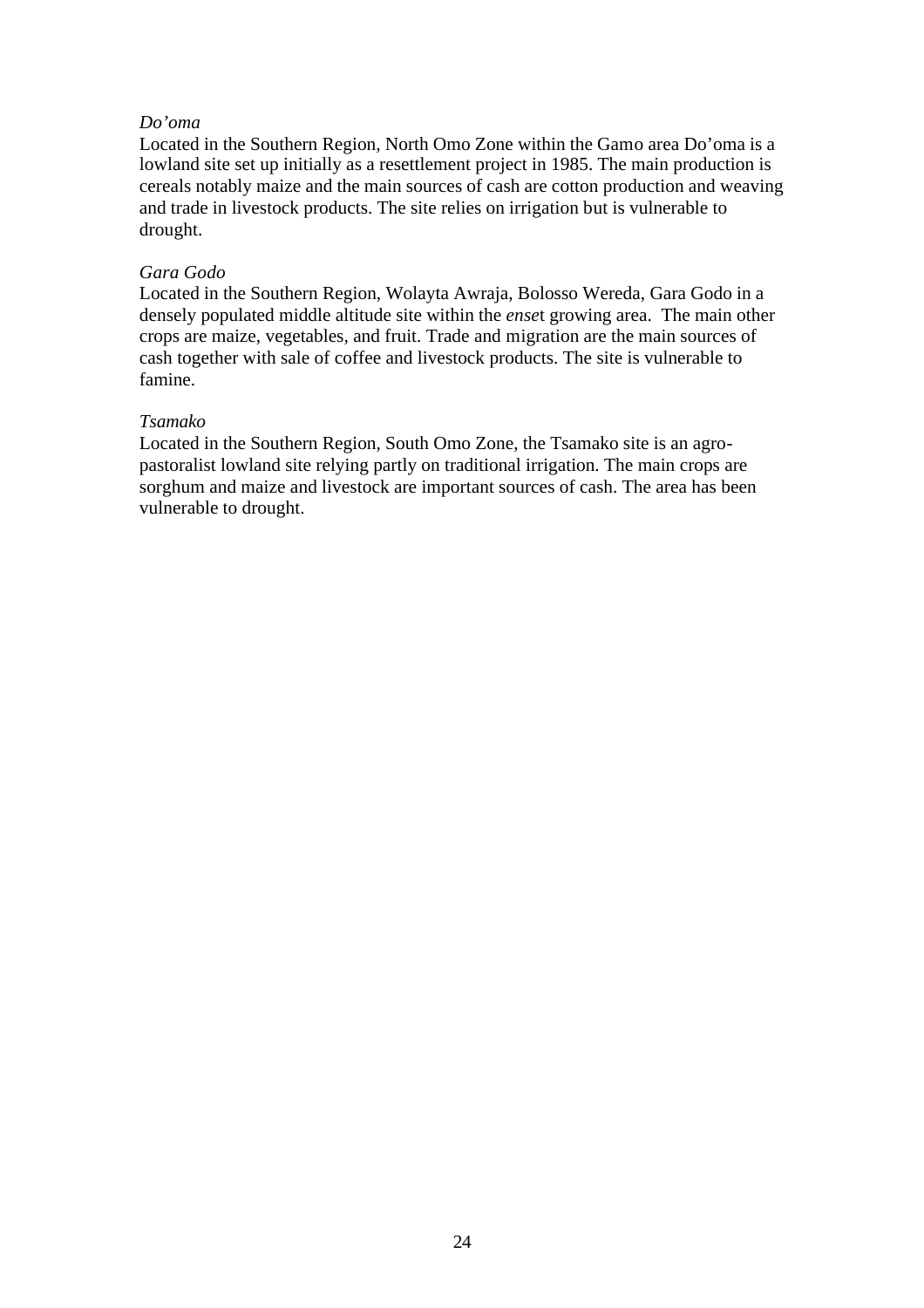# **ANNEX II**

# **MODULE 4: PROTOCOL 6M –AGRICULTURAL DEVELOPMENT LED INDUSTRY PROGRAMME**

We want to explore the impact of ADLI on a range of men in the community. Find out which elements of ADLI are operating in the community and the name by which it is known.

NAME: ................................

### **Respondents:**

Identify the men likely to have been affected positively and negatively. These would include a) richer farmers

b) middle farmers

c) poorer farmers

#### **Minimum interviews: 3**

**Respondent 1: .......................................** (write social position)

**Q1.** Describe the introduction of (ADLI-related programmes) into the community. What did which people do? How did what they did affect you? What did you do?

**Q2.** Describe the ways in which (ADLI-related programmes) have benefited or harmed you personally?

**Q3.** Describe the ways in which these programmes have benefited particular people in the community.

**Q4.** Describe the ways in which these programmes have harmed particular people in the community.

**Q5.** In the long run in what ways do you think these programmes will benefit the community as a whole?

**Q6.** In the long run in what ways do you think these cooperatives will harm the community as a whole?

#### *Repeat for other respondents*

**Use this space to comment on the Protocol – does it work? any problems? suggestions for improvement**